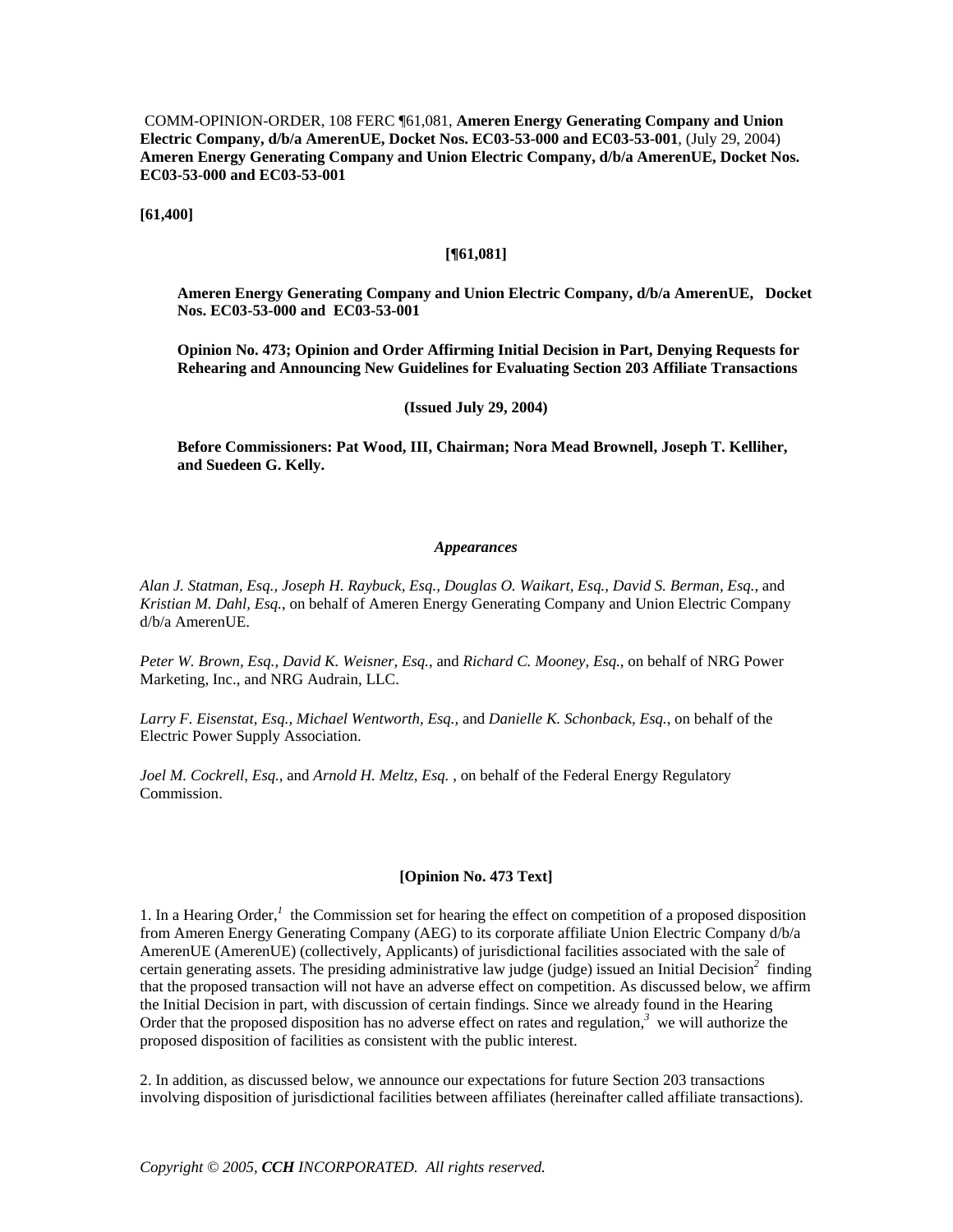### **[61,401]**

The Commission has concluded that there should be more definition as to what showing is adequate to demonstrate that a proposed affiliate transaction will not harm competition or otherwise be inconsistent with the public interest. The objective of this policy is to ensure that the conduct of competitive solicitations involving affiliates does not harm competitive markets by favoring those affiliates and foreclosing opportunities to competition. This policy will allow us to quickly identify affiliate transactions that are unlikely to involve affiliate abuse and can be approved without a trial-type hearing. This expectation will be applied prospectively to avoid regulatory effect on transactions already filed for Commission approval, *i.e.*, filed as of the date of issuance of this order.

3. This order benefits customers by approving this acquisition for AmerenUE to better serve its load and by clarifying Commission policy on affiliate acquisitions.

#### **I. Background**

#### **A.** *Application*

4. AmerenUE, a subsidiary of the Ameren Corporation (Ameren), provides wholesale and retail electric service and retail gas service to customers in Missouri and Illinois.<sup>4</sup> AmerenUE owns about 8,500 megawatts (MW) of generating capacity and also purchases power to meet its peak load, which exceeded 8,600 MW in 2002. Central Illinois Public Service Company d/b/a AmerenCIPS (AmerenCIPS), also a subsidiary of Ameren, provides retail electric and gas service to customers in Illinois. Both AmerenUE and AmerenCIPS provide transmission service under the Ameren Open Access Transmission Tariff, and Ameren has joined the Midwest Independent Transmission System Operator, Inc. (Midwest ISO) through GridAmerica, an independent transmission company.

5. AEG owns generating resources of approximately 4,600 MW and sells wholesale power to its affiliate, Ameren Energy Marketing Company (AEM), and to non-affiliates.<sup>5</sup> AEG owns the Pinckneyville, Illinois generation facility (Pinckneyville), consisting of eight combustion turbine generator units with a total capacity of 316 MW, and the Kinmundy, Illinois generation facility (Kinmundy), consisting of two combustion turbine generator units with a total capacity of 232 MW.

6. On February 5, 2003, AEG and AmerenUE filed an application under Section 203 of the Federal Power Act (FPA)<sup>6</sup> requesting Commission authorization for the transfer of certain jurisdictional transmission facilities associated with the sale of the Pinckneyville and the Kinmundy facilities from AEG to AmerenUE (proposed transaction). Upon consummation of the transaction, AmerenUE would own an additional 548 MW of generation capacity.

7. According to Applicants, the purpose of the transaction is to enable AmerenUE to meet its peak load requirements, both short-term and long-term, including planning reserve requirements (15 percent for 2003 and 17 percent for 2006) of the Mid-America Interconnected Network, Inc. (MAIN) regional reliability council. Applicants state that to meet its peak load requirements AmerenUE needs an additional 543 MW in 2003, increasing to 991 MW in 2006.

8. Applicants argued that AmerenUE's decision to meet its needs by buying the Pinckneyville and Kinmundy plants was a reasonable one that does not reflect affiliate preference. Applicants stated that the choice of these plants was based on AmerenUE's resource planning process and was consistent with a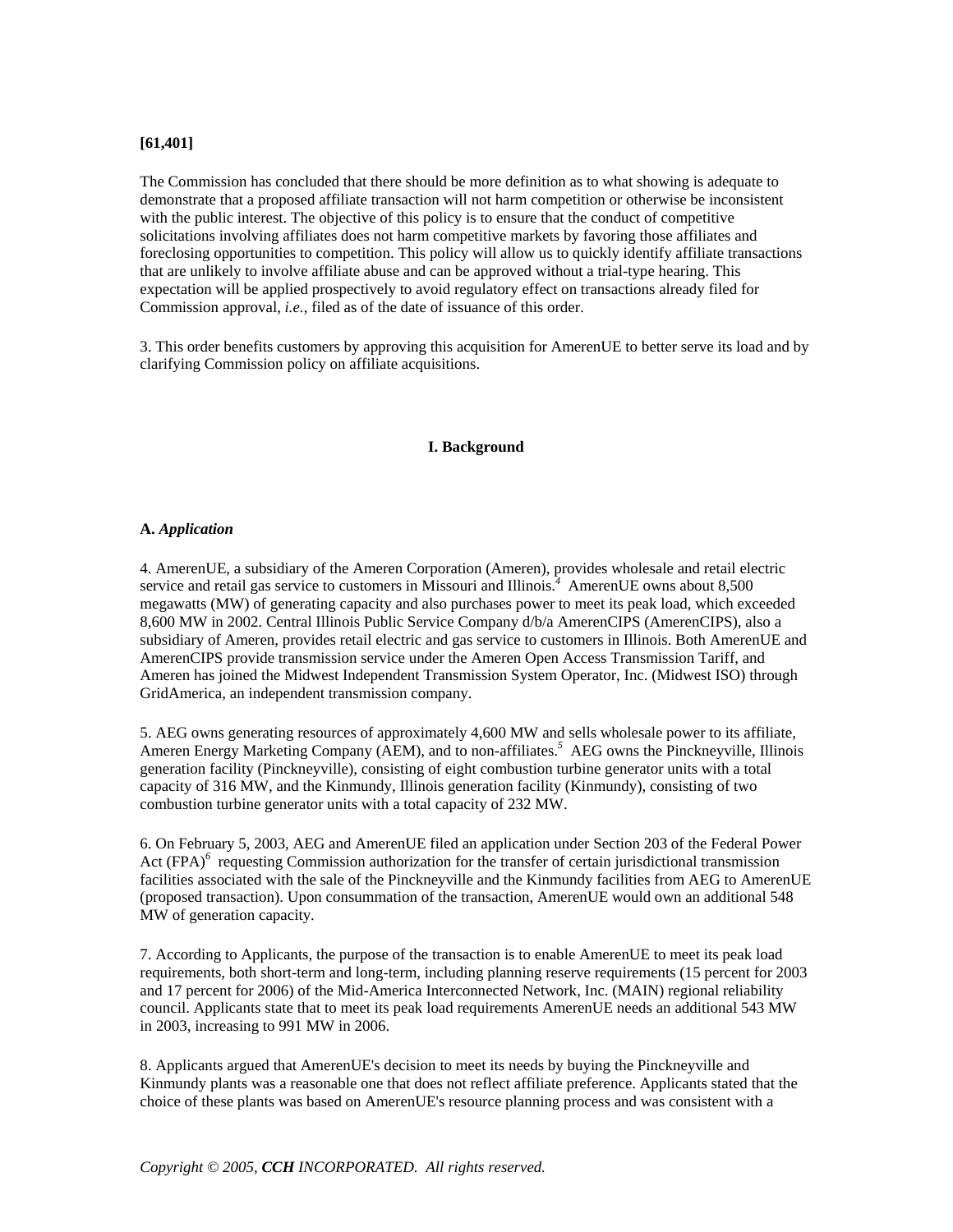Stipulation and Agreement (Missouri Stipulation) among AmerenUE, the Missouri Public Service Commission (Missouri Commission) Staff and other entities that was approved by the Missouri Commission.<sup>7</sup> Applicants also asserted that the proposed price of the facilities was reasonable, in comparison with other recent sales of similar types of generating capacity used for peaking purposes. According to Applicants, AmerenUE analyzed several options in addition to the proposed purchase, such as purchasing power on the market, purchasing existing assets from non-affiliates, and building new capacity, before reaching a decision.

### **B.** *Hearing Order*

9. Section 203(a) of the FPA provides that:

## **[61,402]**

No public utility shall sell, lease, or otherwise dispose of the whole of its facilities subject to the jurisdiction of the Commission, or any part thereof of a value in excess of \$50,000, or by any means whatsoever, directly or indirectly, merge or consolidate such facilities such facilities or any part hereof with those of any other person, or purchase, acquire, or take any security of any other public utility, without first having secured an order of the Commission authorizing it to do so.*<sup>8</sup>*

10. In 1996, the Commission issued the Merger Policy Statement setting forth procedures, criteria and policies applicable to public utility mergers and other dispositions of jurisdictional facilities.*<sup>9</sup>* The Merger Policy Statement and Order No. 642,<sup>10</sup> which sets forth the Commission's filing requirements for Section 203 applications, provide that the Commission will generally take account of three factors in its Section 203 analysis: (a) the effect on competition; (b) the effect on rates; and (c) the effect on regulation.

11. In the Hearing Order, the Commission found that while the proposed transaction would have no adverse effect on rates and regulation, Applicants had not shown that the proposed transaction would not adversely affect competition. The Commission noted that the proposed transaction was the second time within a very short period that our approval had been sought for this type of affiliate transaction. In the prior case, *Cinergy Services, Inc., et al*., we approved the transaction but expressed our concern over the possible implications of these types of affiliate transactions.*<sup>11</sup>* We noted that "the ability of a franchised utility to assume its affiliated merchant's generation when market demand declines gives the affiliated merchant a 'safety net' that merchant generators not affiliated with a franchised utility lack."*<sup>12</sup>* We expressed concern that "the existence of a safety net may affect the incentive of new merchant generators to invest in new facilities," erecting a barrier to entry that harms the competitive process and raises prices to customers in the long run "because affiliated merchant generation with a safety net option will not be subject to the price discipline of a competitive market."<sup>13</sup> We further indicated, in Cinergy, that in light of our concerns, we would modify our future approach to analyzing the competitive effects of intra-corporate transactions of this nature.

12. In the Hearing Order, we stated that Applicants' proposed transaction presented the types of competitive concerns we expressed in *Cinergy*. We further stated that we had no established standards to evaluate Section 203 affiliate transactions to ensure that affiliate abuse has not occurred. In contrast, we noted, we do have such standards, developed in *Boston Edison Company Re: Edgar Electric Co*.,*<sup>14</sup>* for evaluating the justness and reasonableness of a franchised utility's wholesale transactions (contracts) involving an affiliate to ensure that affiliate abuse has not occurred and to ensure prices that are consistent with competitive outcomes. That case presents several examples of how a utility can demonstrate that there was no affiliate abuse. We stated that the two situations are similar and that a franchised utility should be required to demonstrate that its purchase of an affiliate's plant is on terms similar to any other competitive alternatives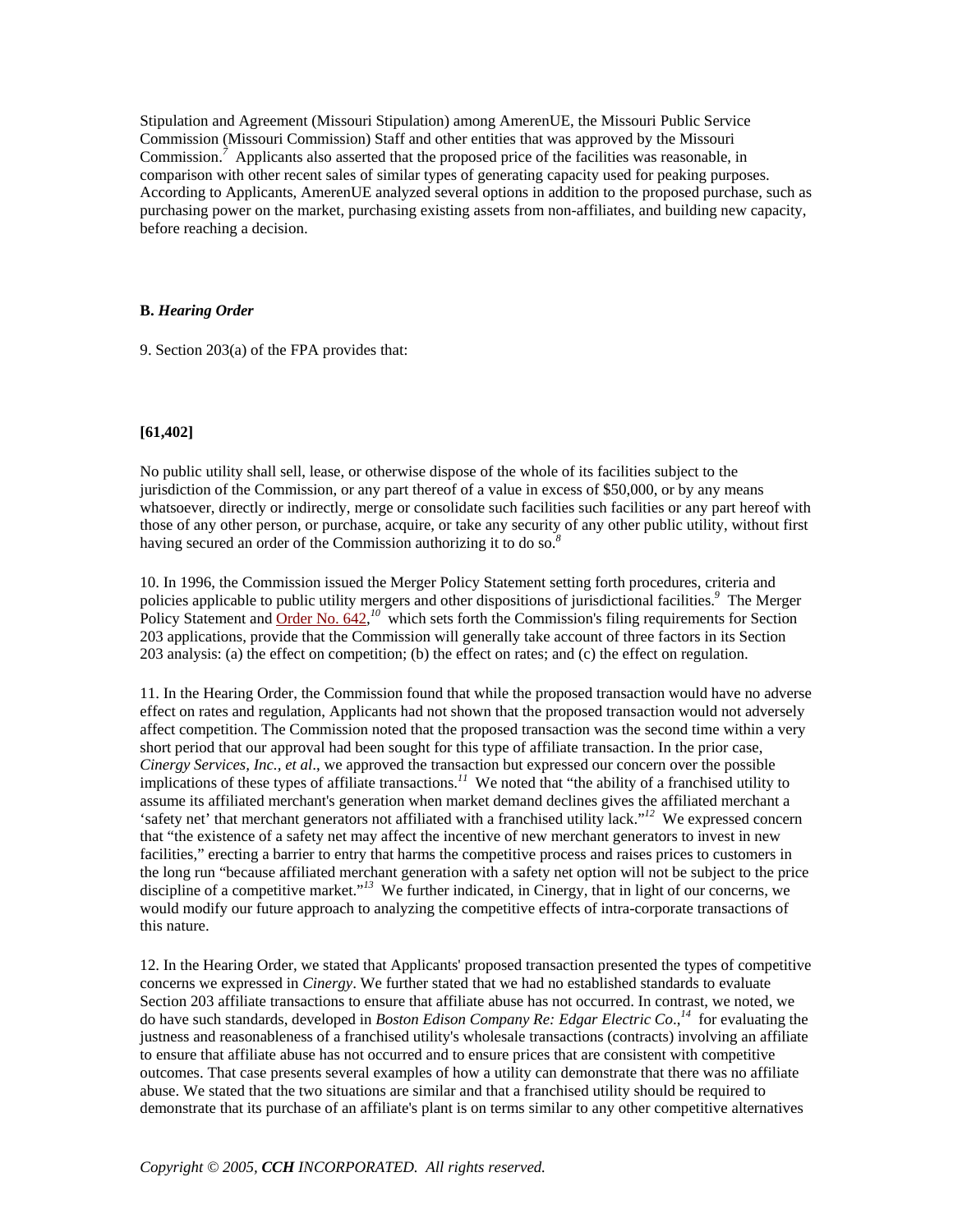available. Finally, we expressed our concerns regarding the adequacy of the evidence offered by Applicants and, therefore, we set the proposed transaction for hearing to examine its possible effects on competition.

13. On June 3, 2003, the Missouri Commission filed comments asking the Commission to reconsider the Hearing Order. On June 4, 2003, the Electric Power Supply Association (EPSA) filed a request for rehearing of the Hearing Order. On June 4, 2003, Applicants filed a request for rehearing of the Hearing Order and termination of the hearing procedures. On June 4, 2003, the Missouri Office of the Public Counsel (MOPC) filed a motion to intervene out of time.*<sup>15</sup>*

**[61,403]**

### **C.** *Initial Decision*

14. In the Initial Decision, the judge found that there was no evidence of affiliate abuse in this case. The judge found that the proposed transaction is on terms similar to any other competitive alternatives available and is consistent with the public interest.

15. The judge concluded that AmerenUE had established that the proposed transaction would not have an adverse impact on competition. The judge found that because AmerenUE and AEG are affiliates, the proposed transaction will result in no change in market concentration. In addition, the judge stated that since the Commission has granted both AmerenUE and AEG market-based rate authority, the Commission believed that Ameren's wholesale markets were workably competitive. The judge further determined that AmerenUE's customers are adequately protected because AmerenUE was subject to a retail rate freeze through June 2006, and any subsequent retail rate filing would be subject to state review, thus hindering AmerenUE's ability to recover an acquisition premium from its ratepayers.

16. The judge also found that the Commission's safety net theory was not valid, and even if the theory is valid, the proposed transaction does not raise safety net concerns. The judge agreed with AmerenUE's and Trial Staff's witnesses, and found that before the safety net concern can be viewed as a valid competitive theory, there must be, among other things, evidence of a sale above market value. The judge found that there was no evidence here that the acquisition prices of the Pinckneyville and Kinmundy facilities at net book value were above market prices and concluded that the acquisition prices resulted from a competitive process. The judge further concluded that it had not been shown that the proposed transaction would have a significant effect on the cost of capital. Moreover, the judge gave substantial weight to testimony that the safety net theory ultimately fails because it assumes widespread, systematic regulatory failure. In fact, the judge noted, the relevant state regulator —the Missouri Commission —has demonstrated that it is capable and willing to protect its retail customers.

17. Furthermore, the judge found that in the Hearing Order the Commission did not mandate the use of the *Edgar* examples in this case. Moreover, the judge determined that the facts in this case are clearly distinguishable from the circumstances in *Edgar*. Thus, the judge decided against a strict application of the *Edgar* examples. However, the judge held that the *Edgar* examples should be treated as guidelines for analyzing the proposed transaction.

18. In addition, the judge concluded that no evidence of affiliate abuse was present in AmerenUE's Request for Proposal (RFP) process. The judge found that AmerenUE used an adequate RFP process, which considered various non-affiliated suppliers but properly eliminated them as contenders for a variety of price and non-price reasons. She determined that the evidence demonstrated that there were no improvements to AmerenUE's transmission infrastructure since the RFP was issued in August 2001 that would make more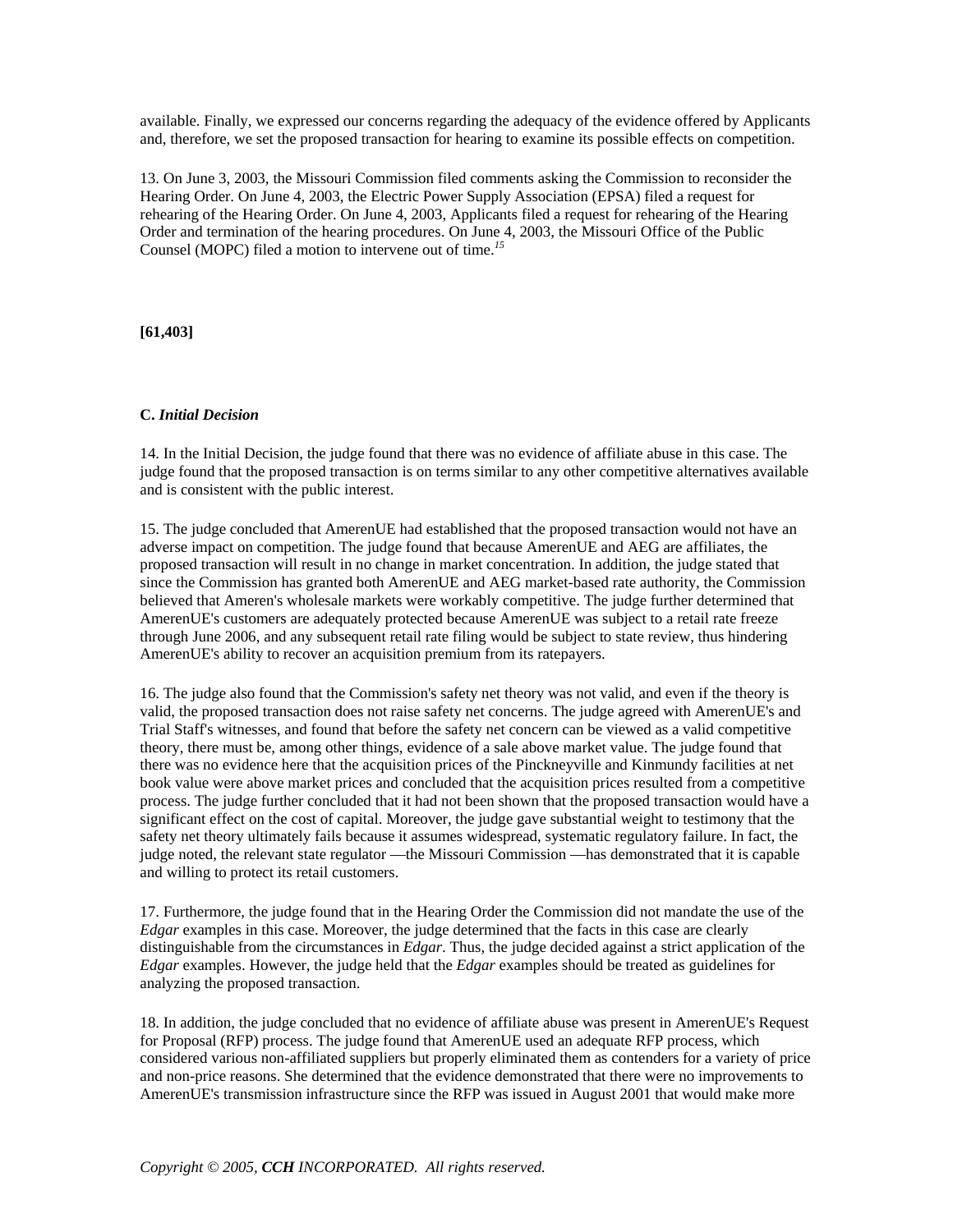viable those options that had been excluded due to transmission concerns. Furthermore, the judge found that there had been no material change in market fundamentals since the issuance of the RFP that would produce any significant difference in price. She concluded, therefore, that a more current RFP in this case would not be useful because it was unlikely to bring forth any viable new options.

19. EPSA and NRG Power Marketing, Inc. and NRG Audrain, LLC (jointly referred to as NRG) filed briefs on exceptions to the Initial Decision. Applicants and Commission Trial Staff filed briefs opposing exceptions.

20. On March 30, 2004, the Missouri Commission filed a motion to intervene out of time requesting leave to file an out-of-time brief, and a brief in response to the briefs on exception. The Missouri Commission states that it did not formally intervene*<sup>16</sup>* earlier in this proceeding because it did not want appear to prejudge any prudence, reasonableness or other issues that might come before it arising out the proposed transfer to the transaction at issue. The Missouri Commission states that it now seeks to intervene to respond to certain allegations about its preferences with respect to the resource planning decisions of AmerenUE.

21. On April 9, 2004, EPSA filed a response to the Missouri Commission's motion to intervene out of time. On April 14, 2004, NRG did the same. On April 26, 2004, Applicants filed a response in support of the Missouri Commission's motion to intervene out of time.

**[61,404]**

## **II. Rehearing**

#### **A.** *Setting Matter for Hearing*

22. EPSA argues that the Commission should reconsider the decision to set Applicants' Section 203 application for hearing rather than rejecting it or sending a deficiency letter. EPSA contends that the application was incomplete because Applicants failed to address the concerns expressed by the Commission in the *Cinergy* order by doing an *Edgar*-type analysis. A complete application would have fully evaluated the effects of the proposed transaction on competition and ratepayers.

23. The courts have repeatedly recognized that the Commission has broad discretion in managing its proceedings.<sup>17</sup> Based on the written submissions in this proceeding, we concluded that there were issues of material fact concerning the competitive effect of Applicants' filing that were best resolved through a trialtype evidentiary hearing. Furthermore, a hearing has already taken place in these proceedings. Accordingly, EPSA's request for rehearing has been overtaken by events and, therefore, will be dismissed as moot.

#### **B.** *Jurisdiction*

24. Applicants argue that the Commission lacks jurisdiction over the generating assets at issue and therefore that any inquiry into the competitive effect of the transfer of these units is beyond the Commission's jurisdiction. They note that the Commission only has jurisdiction over a minor portion of the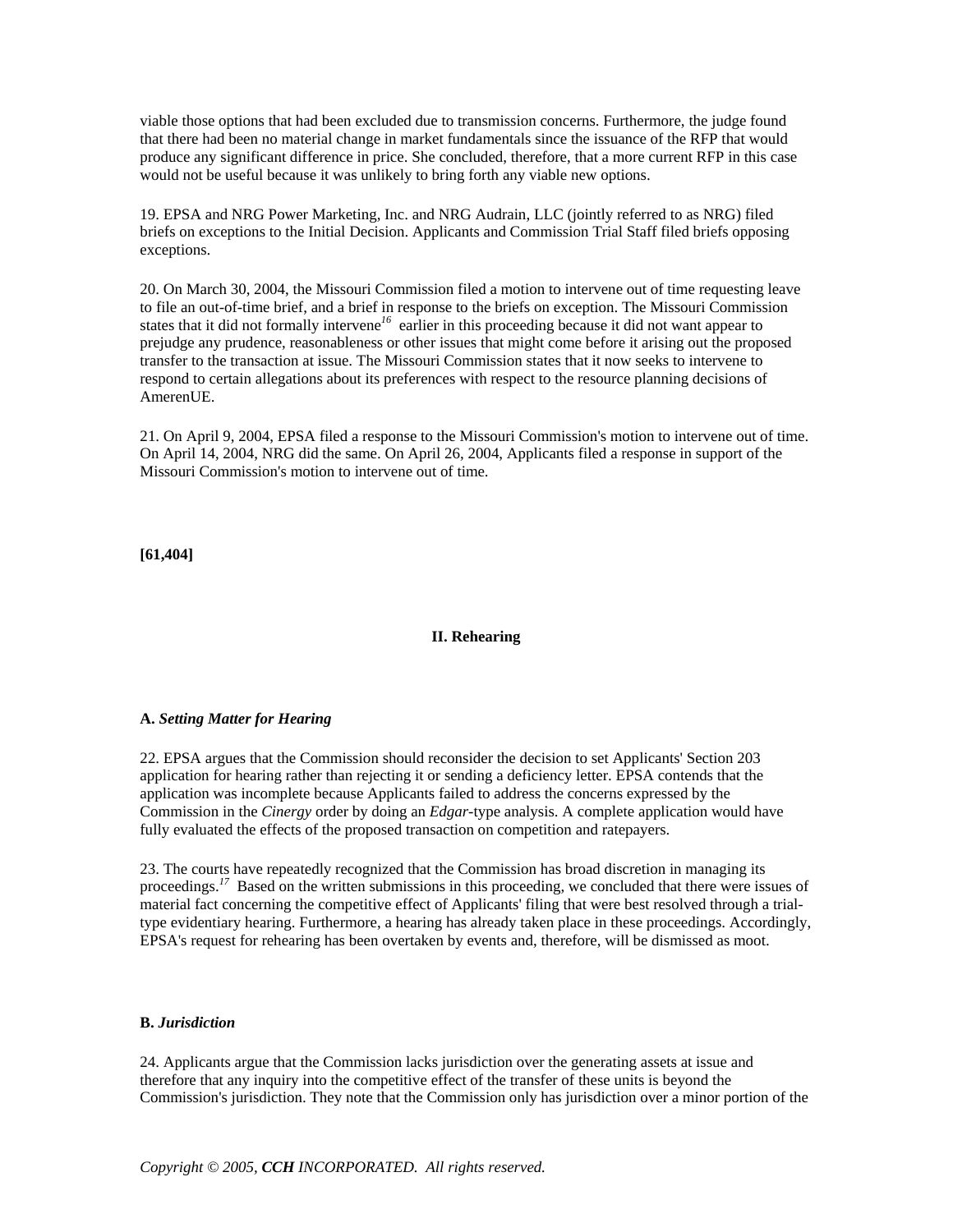transaction —the transfer of the facilities used to interconnect the Kinmundy and Pinckneyville units to the bulk transmission grid.*<sup>18</sup>* Applicants reason that since the Commission does not have jurisdiction over the transfer of generation assets, the Commission cannot use its jurisdiction over these minor transmission facilities to regulate indirectly what it cannot regulate directly; the Commission erred by using its jurisdiction over this minor portion of the transaction to consider the effects of the remainder of the transaction. Moreover, Applicants argue that the Commission did not identify, nor did anyone claim, that the proposed transfer of these interconnection facilities would have any adverse effect on competition. Furthermore, Applicants state that these interconnection facilities do not perform a transmission function.

25. We need not decide this point, since we find in any event that the proposed transaction is consistent with the public interest. As such, we approve the transaction. Furthermore, we note that even Applicants concede that the disposition of the interconnection facilities associated with the proposed transaction requires Commission authorization pursuant to Section 203. When reviewing applications made under that section, the Commission evaluates the entire transaction to determine whether the proposed disposition of jurisdictional facilities is consistent with the public interest. If a portion of a transaction requires authorization under Section 203, the overall effect of the transaction must be considered before approval may be granted.<sup>19</sup> We cannot ignore the full implications of a transaction for the public interest; the disposition of the transmission facilities is an integral part of the overall transaction.

### **C.** *Missouri Stipulation*

26. Applicants note that the proposed transaction is supported by the Missouri Commission, the only state commission affected by the transfer.*<sup>20</sup>* Moreover, they contend that when they entered into the Missouri Stipulation they relied on the Commission's pre-Cinergy precedent regarding intra-corporate transfers of generation, in which the Commission held that intra-corporate transactions generally do not

#### **[61,405]**

present any concerns about harm to competition. Applicants argue that failure to approve the proposed transfer will undermine the Missouri Stipulation and the Missouri Commission's preference for AmerenUE to acquire dedicated assets to meet its load requirements.

27. The Missouri Commission affirms in its June 3, 2003 filing that infrastructure improvement was a fundamental component of the Missouri Stipulation and that AmerenUE's ability to purchase the generating units from AEG was a known and viable option for meeting capacity infrastructure needs at the time of the Missouri Stipulation. The Missouri Commission states that while it is mindful of the Commission's policy concerns expressed in *Cinergy*, the Missouri Stipulation became effective before *Cinergy*. It requests that the Commission recognize AmerenUE's need to acquire secure supplies. The Missouri Commission states that it prefers the certainty and reliability of dedicated assets and that AmerenUE's application to purchase the generating units is consistent with this preference and with the Missouri Stipulation. Moreover, the Missouri Commission states that it will review the prudence of the transaction.

28. The Missouri Commission is responsible for, and as a matter of law, can protect only Missouri retail customers, and not wholesale customers of public utilities or markets. In any event, this Commission has an independent obligation under the FPA to ensure that the disposition of facilities subject to our jurisdiction is consistent with the public interest, and we cannot abdicate that responsibility or delegate it to the states.*<sup>21</sup>* This obligation requires the Commission to independently review this proposed transaction to ensure that it is consistent with the public interest.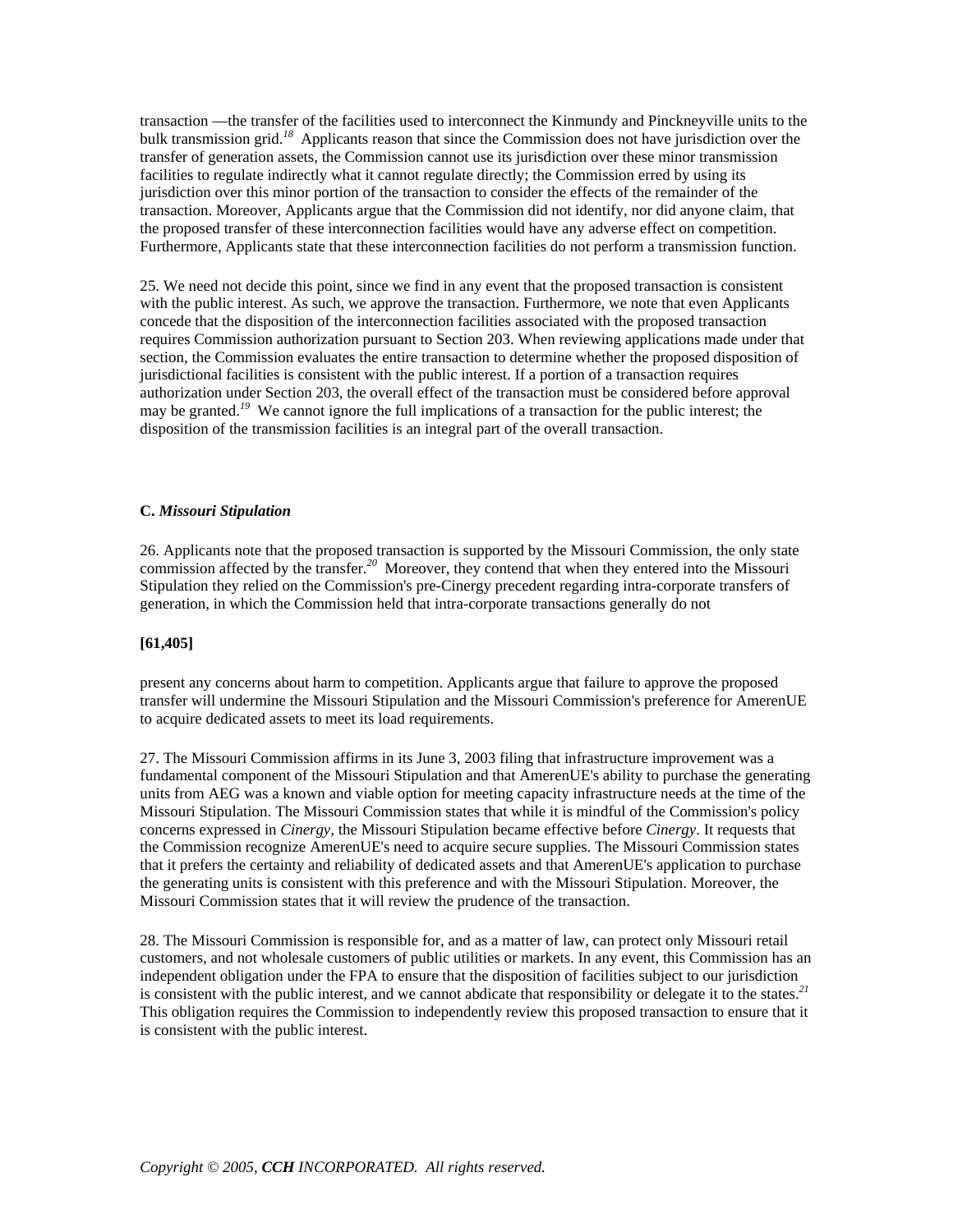#### **D.** *Safety Net*

29. Applicants argue that the Commission's focus on the competitive effect of this particular transaction is misplaced because this transaction is not a typical sale of merchant generation by an independent power producer to an affiliated IOU. They argue that AEG is not a true merchant generator, since the AEG units are designated resources (under a Commission-approved Joint Dispatch Agreement (JDA)) that are committed exclusively to serve load requirements before any output can be sold on the market. As a result, Applicants contend, AEG is closer to being a franchised utility than a true merchant generator. Applicants allege that after the transfer to AmerenUE, the generating units will continue to operate in the same manner and will continue to serve the same overall Ameren load (via the JDA). Thus, they argue, there can be no effect on competition and the safety net concerns are not valid here.

30. Applicants also argue that, as verified by an independent consultant, AmerenUE undertook a legitimate and unbiased analysis of the options available through a formal RFP process and, as a result, properly determined that the purchase of AEG's Kinmundy and Pinckneyville units was a reasonable one. Applicants further state that AmerenUE has adequately demonstrated that the price of the proposed transaction was within the range of recent, comparable sales.

31. We will address the safety net issues below.

### **III. Discussion of the Initial Decision Findings**

#### **A.** *Procedural Matters*

32. Since the issuance of the Hearing Order, the Missouri Commission has filed an untimely motion to intervene. When late intervention is sought after the issuance of a dispositive order, the prejudice to other parties and burden upon the Commission of granting the late intervention may be substantial. Thus, movants bear a higher burden to demonstrate good cause for granting such late intervention.*<sup>22</sup>*

33. The Missouri Commission has a unique interest in representing retail customers that would be affected by the proposed transfer. In addition, the Missouri Commission states that it did not formally intervene earlier so as not to appear to prejudge prudence or other issues that may come before it. Under these circumstances, we believe that the public interest is served by allowing the Missouri Commission to intervene, and we find that to do so will not delay, disrupt or otherwise prejudice this proceeding or other parties to this proceeding. We will also accept the responses of EPSA, NRG and Applicants.

#### **B.** *Commission Opinion on Initial Decision*

### **1.** *Introduction*

34. After reviewing the record, the Initial Decision and the briefs, we find that this proposed transaction will not adversely affect competition, and therefore, is consistent with the public interest.

## **[61,406]**

While we largely affirm the judge's findings in the Initial Decision, we disagree with certain of the judge's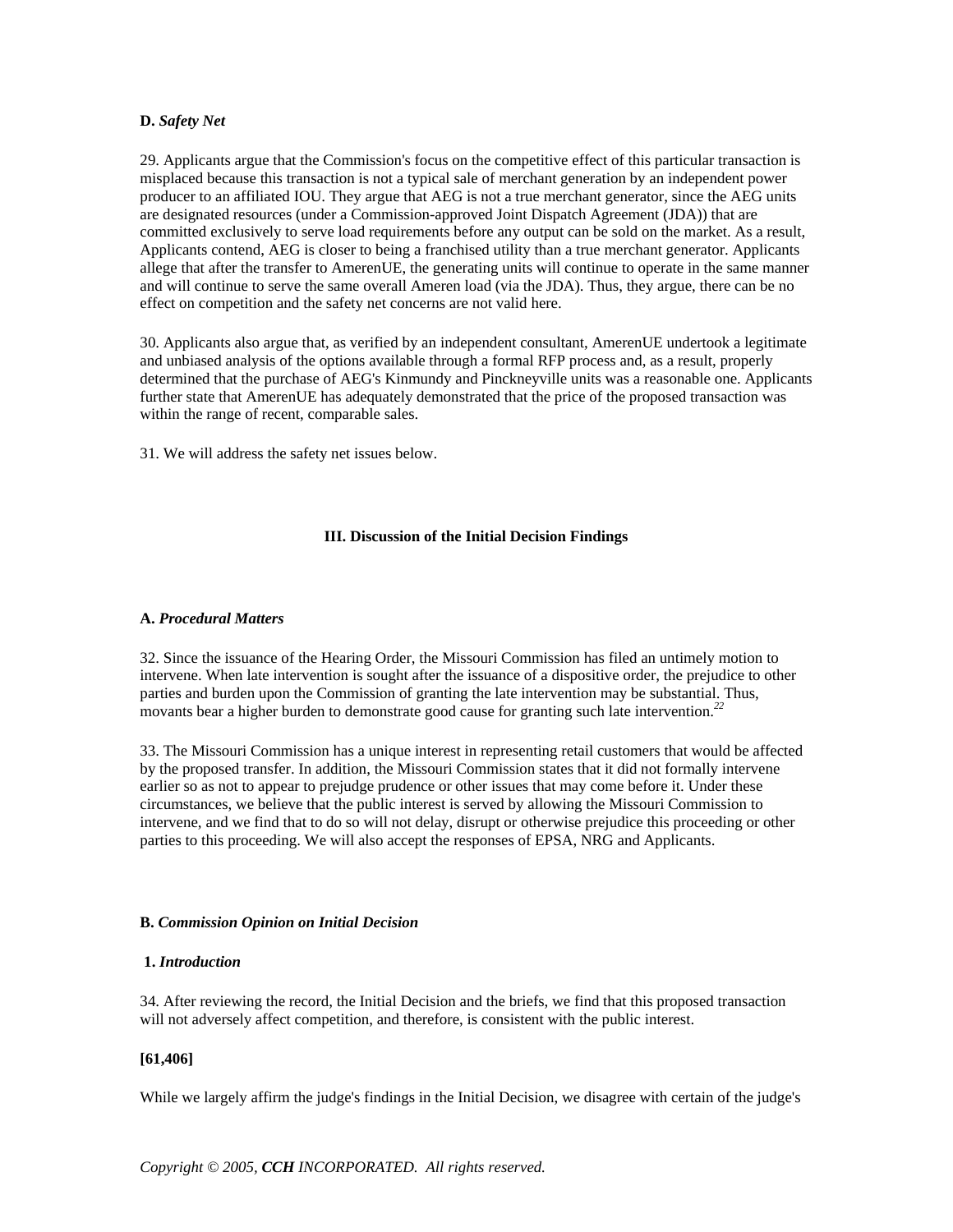findings and will discuss those as well other findings more fully below. In particular, we will discuss the following findings: (1) the "safety net" findings; (2) the application of the *Edgar* examples to Section 203 filings; and (3) AmerenUE's Benchmark Analyses.

35. The Commission finds that the other issues were properly decided by the Initial Decision. We therefore deny the exceptions and affirm and adopt those findings.

#### **2.** *Discussion*

### **a.** *Safety Net Issue*

36. Endorsing the reasoning of Trial Staff's witness Boner and Applicants' witnesses Frame and Asselstine, the judge dismissed the "safety net" hypothesis as theoretically unsound, lacking empirical basis, and unsubstantiated by the facts of this case.*<sup>23</sup>* She found that the proposed transaction resulted from a competitive process and that acquisition prices in this case were not proved to be above market value. Citing to witness Asselstine's testimony, the judge also found no evidence that potential non- affiliated generators generally face higher costs of capital in obtaining investment capital because lenders or investors perceive a safety net advantage for affiliated generator competitors. She further found no evidence that in this case, the developers of AEG's plants paid less for capital because of a perceived "safety net."*<sup>24</sup>*

37. In addition, the judge agreed with Trial Staff's witness Boner and Applicants' witness Frame that in order for the safety net predictions to come true, there must be regulatory failure; *i.e.*, the theory assumes that state and federal regulators will not prevent affiliate abuse and will allow recovery of above- market prices in their prudence reviews of the transaction when the acquiring entity attempts to include in its rate base the cost of the acquisition.*<sup>25</sup>* She also found persuasive witness Boner's point that even if the investment community perceives that there is a safety net for affiliated generators because of ineffective regulation in one state, possibly resulting in higher capital costs for potential non-affiliated generators that may locate in markets affected in that state, this would not be a barrier to entry into other markets. The judge placed great weight on the Missouri Commission's support for the transaction and its assurance that a state prudence review will be conducted in the future.*<sup>26</sup>*

38. On exceptions, NRG claims that the Hearing Order did not set the validity of the "safety net" concerns for hearing. It also contends that the judge ignored the very important point made by witness Roach that the safety net concern does not assume regulatory failure, because even if regulation works perfectly, any remedy at the prudence review stage would be too late to protect the wholesale market from the adverse effects of intra-corporate transactions.*<sup>27</sup>*

39. EPSA also criticizes the judge for rejecting both generically and specifically the safety net hypothesis and for relying on a regulatory commission's after-the fact review to prevent harm to wholesale competition. Rather, EPSA says, the Commission has long recognized that requiring a fair competitive process to be conducted up front is the best means to ensure long-term low-cost supplies. It also contends that an after-the-fact prudence review may actually harm ratepayers, since a disallowance could weaken the financial structure of the utility. EPSA questions whether the proposed transaction will in fact be reviewed at all if the next AmerenUE rate case results in a settlement without the prudence of the transaction being assessed. EPSA suggests that AmerenUE may be indirectly recovering the full purchase price of the units as a factor incorporated into the Missouri Stipulation, since the retail rates were conditioned on its ability to acquire affiliate generation.*<sup>28</sup>*

40. EPSA argues that the combination of a declining Midwestern power market, a glut of simple cycle generation, a rise in natural gas prices and the introduction of competition to serve AmerenCIPS's load in Illinois beginning in 2005 has exposed AEM (Ameren's marketing subsidiary) to increased market risk. EPSA believes that to reduce this risk or offset its effect, Ameren has an incentive to transfer excess capacity from AEG to its franchised AmerenUE subsidiary in order to meet AmerenUE's forecasted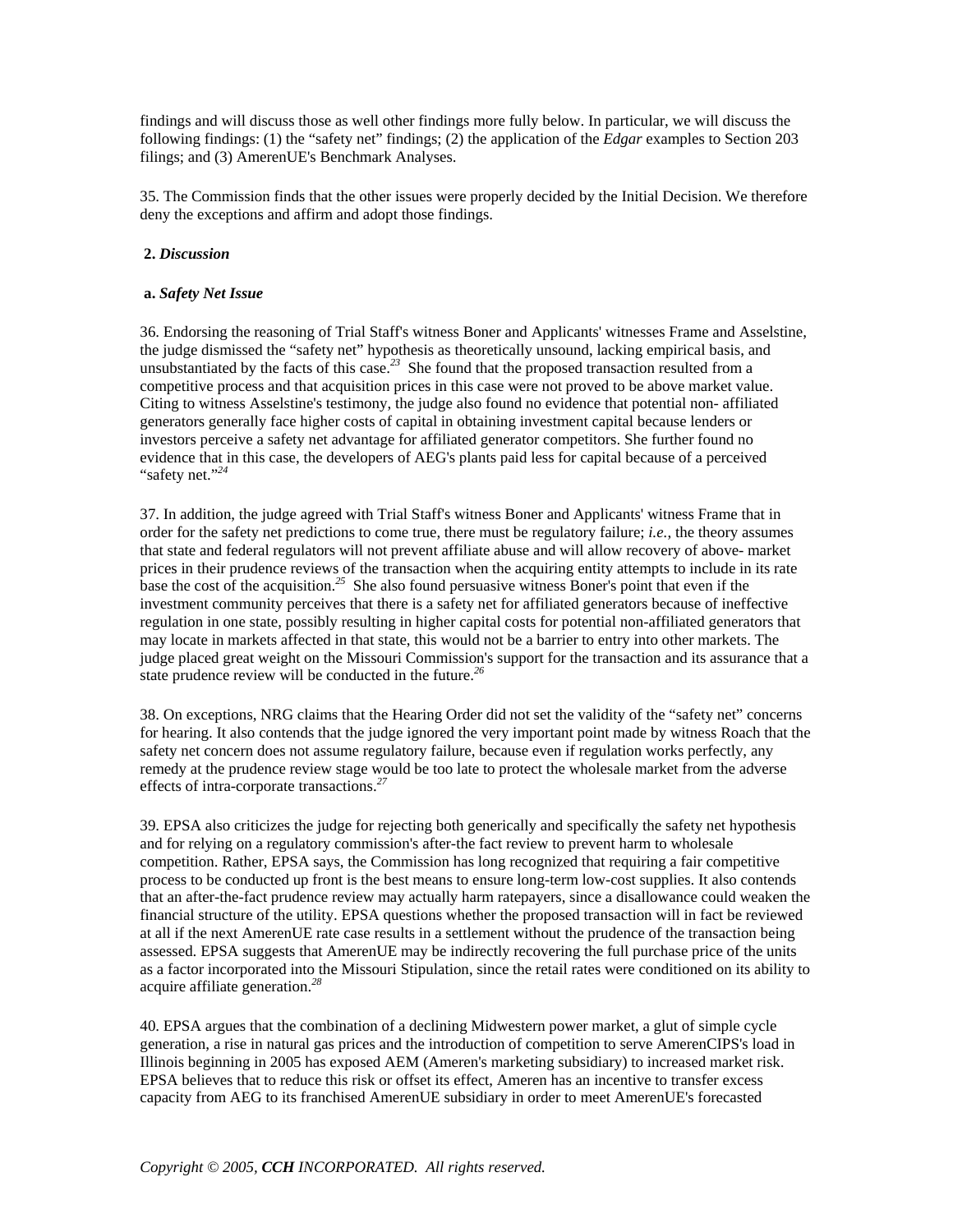capacity deficits rather than making long-term purchases from non-affiliates. In this situation, even a transfer at net book value is a type of safety net, since AEG's investors would be fully recovering their investment at a time when other merchant generators are effectively forced to sell their assets at distressed prices. EPSA also asserts that the risk of not recovering fixed costs after placing the assets in regulated retail rate base would be less than trying to sell power in an unregulated market when AmerenCIPS' load would be subjected to wholesale competition. Further, since AmerenUE has no state- imposed earning limits, but does have market-based rate authority, EPSA argues that AmerenUE could offset any disallowance by the Missouri Commission through sales in the wholesale market.*<sup>29</sup>*

## **[61,407]**

41. EPSA challenges the evidence purporting to show that the safety net theory has no empirical basis. That evidence reflects the fact that this concern has only recently arisen because of declining wholesale markets. EPSA thus argues that whether a safety net was intended by the utility or was considered by investors is irrelevant, because the plants at issue were built at a time when rising market prices were anticipated. EPSA argues that a safety net will distort the cost of capital in favor of affiliated generators, since Applicants' own witnesses confirm that investors favor merchant capacity that can earn a steady cash flow, which would exist after a transfer of capacity to a franchised utility's rate base to serve captive load.*<sup>30</sup>*

42. Trial Staff argues that because safety net concerns obviously were a factor in the Commission's decision to set the application for hearing, the judge properly considered both whether the safety net theory is valid in a general sense and whether in this case a safety net had harmed competition. Trial Staff contends that because price does not exceed market value, based on a comparison of prices of competing alternatives that takes account of non-price factors,*<sup>31</sup>* no competitive harm has occurred even if a safety net does exist in this case. According to Trial Staff, a safety net cannot succeed without regulatory failure at either the wholesale level or retail level.<sup>32</sup> AmerenUE has no assurance that it will be able to recover any premium paid above market value through market-based rates in the wholesale market because that market is workably competitive, or in cost-based wholesale rates, because the Commission will be able to review the affiliated transaction in reviewing any proposed wholesale rate increase (prudence review).*<sup>33</sup>* In a similar vein, Trial Staff believes that AmerenUE cannot be assured of recovering any above-market payment in its retail rates because of the Missouri Commission's prudence review.*<sup>34</sup>*

43. Trial Staff says it is unlikely that the safety net factor is so pervasive in the capital market as to raise the cost of capital and erect a barrier to entry for non-affiliated generators. It agrees with Applicants' witness Asselstine that differences in the cost of capital for affiliated generators versus non- affiliated generators are caused by other factors.*<sup>35</sup>* Even if the regulator in a given state failed to prevent affiliate abuse, thereby possibly causing unaffiliated projects in that state to face a higher cost of capital, the cost of capital for unaffiliated projects versus affiliated projects in other states would not be affected and thus not impede entry by unaffiliated generators generally into the wholesale market. In this case, Trial Staff points out, the Missouri Commission has affirmed that it will review the prudence of the proposed transaction.*<sup>36</sup>*

44. Applicants agree with the judge that the safety net theory assumes that regulators will not effectively scrutinize affiliate asset transactions for affiliate abuse. In this case, Applicants believe that the record is clear that the Missouri Commission will perform a rigorous prudence review of the transaction to assure that the transaction took place at market value, thus ensuring that Ameren has no incentive to take advantage of any safety net by paying an above-market price. Applicants also assert that the judge properly considered the Missouri Commission's support for the transaction, in conjunction with its prudence review, as similar to the role of the Indiana Utility Regulatory Commission's approval of the transaction at issue in *Cinergy*.

45. Applicants also state that notwithstanding her finding that the safety net hypothesis is unsound, the judge nevertheless evaluated whether the circumstances of the safety net hypothesis are met in this case and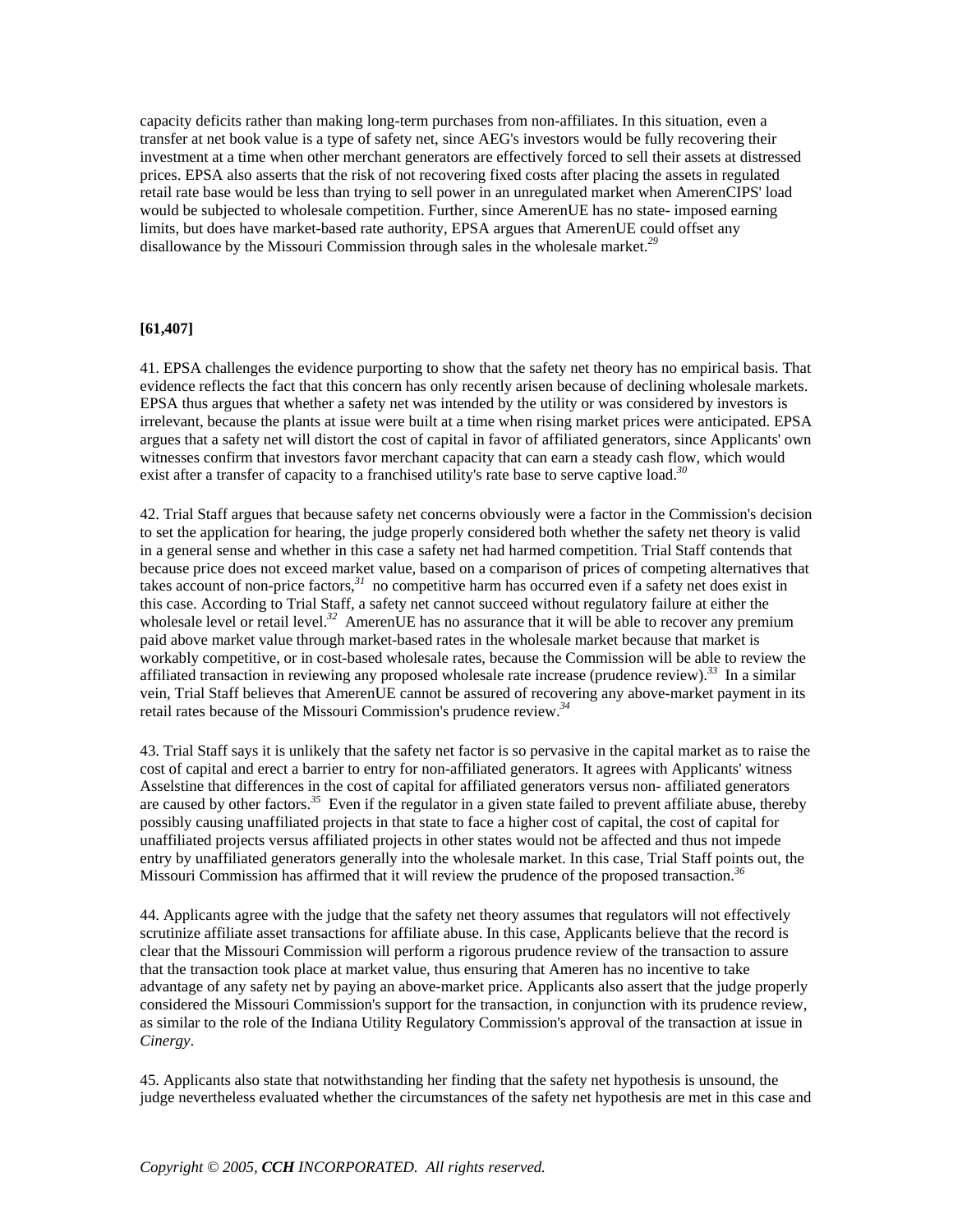properly determined that such concerns are not present here. Most importantly, Applicants argue, there cannot be a safety net when the price of a transaction is at or below market value, as is the case here. The claim that regulatory review would come too late or be ineffective to remedy the supposed harm to competition is, in this case, irrelevant. Applicants point to testimony by witness Asselstine, who was involved with the financing of the AEG units, that the cost of capital was not affected by an "option to retreat" to regulation and that he received no inquiries from potential investors about a possible safety net in the AEG financings. Applicants also state that no evidence shows that Ameren had intended to take advantage of a safety net.

#### *Commission Determination*

46. We agree with the judge that the validity of the safety net theory both generally and specifically in this case were proper issues to consider. We affirm the judge's finding that affiliate abuse did not occur; AmerenUE appropriately decided among alternatives on the basis of price and non-price factors. Therefore, AmerenUE's acquisition of the Pinckneyville and Kinmundy facilities will not represent an exercise of a safety net for Ameren and its subsidiaries.

47. However, we reverse the judge's findings that safety net is not a generally valid concern and that for a safety net transaction to harm competition, there must be regulatory failure and such regulatory

### **[61,408]**

failure must be widespread and systematic. In addition, the judge gave undue credence to the proposition that a utility that sells power in a competitive market, and thus is not guaranteed recovery of its costs, has no incentive to pay more than market value for a generating asset being used for sales for resale in interstate commerce, *i.e.*, to engage in a safety net transaction that benefits its affiliate. As we explain below, the Commission continues to believe that affiliate acquisitions by their very nature raise concerns about the potential for discriminatory treatment in favor of the affiliate's plant, which can undermine competition and harm the public interest.

48. The Commission recognizes that effective regulatory review at the federal and state levels can prevent excessive rates to wholesale and retail customers respectively of the acquiring utility. However, our obligation under Section 203 is to decide at the time a transaction is filed, and before it is consummated, whether the transaction will adversely affect competition and is consistent with the public interest. While effective state regulatory review can prevent excessive rates to the retail customers of the acquiring utility, it is not a remedy for the anticompetitive effects of affiliate preference, which harm all customers. The possibility of eventual regulatory review does not prevent the exercise of affiliate preference before the transaction occurs. We are also not convinced that such eventual regulatory review of rates is an effective remedy for anticompetitive effects that arise at the time affiliate preference occurs. Ultimately, all customers are harmed because competition is undermined.

#### **b.** *Application of* **Edgar** *Examples in Section 203 Affiliate Cases*

49. The judge concluded that the Hearing Order did not require that the *Edgar* examples be strictly applied here. Noting that this transaction does not involve PPAs, the judge said that the *Edgar* examples cannot be strictly applied here because no credible alternatives exist to compare to the proposed transaction and because the benchmark evidence offered did not meet the relevancy criteria in *Ocean State Power II*. *<sup>37</sup>* The judge also noted that although only benchmark evidence was available in Ocean State, the Commission analyzed that evidence to determine whether abuse occurred. The judge agreed with Applicants that it is the affiliate presence that gives rise to the need to determine whether the proposed transaction reflects a competitive outcome. On that basis, and because a more specific test had not been proffered or adopted, the judge treated the Edgar examples only as guidelines in order to dispose of the ultimate issue of whether there was affiliate abuse and whether the transaction is above suspicion.*<sup>38</sup>*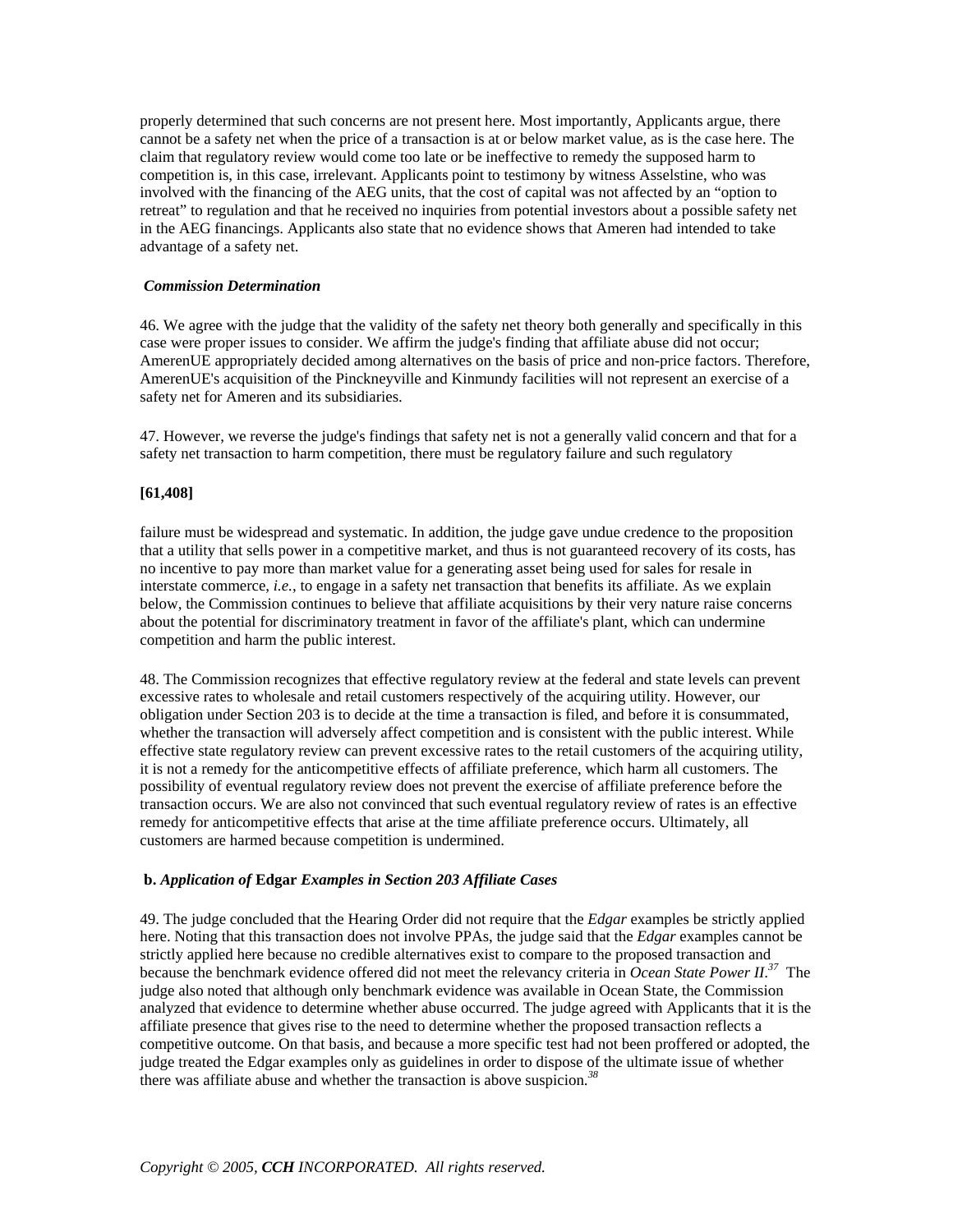50. NRG disagrees and contends that the Commission clearly intended to have the *Edgar* examples strictly applied in this case, rather than merely used as guidelines. It argues that most of the Commission's specific requests for evidence on particular issues in the Hearing Order are relevant to the first *Edgar* example (evidence of head-to-head competition between the affiliated supplier and competing unaffiliated suppliers, either in a formal solicitation or an informal negotiation process). According to NRG, this first example requires that: (1) neither the design nor the implementation of the solicitation process unduly prefer the affiliate; (2) the analysis of the bids not favor the affiliate, particularly with respect to evaluation of price and non-price factors; (3) the selection of the affiliate be based on some reasonable combination of price and non-price factors; and (4) the applicant justify why it selected the affiliate if the affiliate was not the lowest-priced option. NRG challenges the judge's conclusion that this transaction is distinguishable from *Edgar* because there were no credible alternatives; it argues that based on this standard, the Applicants' transaction fails on all counts and is not the least-cost option after consideration of non-cost factors.

51. EPSA also urges the Commission to apply *Edgar* 's examples strictly, rather than as only guidelines, given the strong circumstantial evidence of affiliate preference and the absence of any prior review by a state commission. EPSA notes that in *Edgar*, the Commission held that transactions must be "above suspicion in order to ensure that the market is not distorted."<sup>39</sup> It notes that the judge acknowledged that the proposed transaction does not satisfy the Edgar standard. Like NRG, EPSA states that the judge's conclusion that Edgar should only serve as a guideline stems from the assumption that no other viable alternatives remained with which to compare the proposed transaction. EPSA summarizes the Hearing Order as "simply looking to determine whether the proposed transaction is at least as good a deal as those offered by non-affiliates." A franchised utility like AmerenUE can always satisfy Edgar by conducting a fair, transparent and contemporaneous RFP, even if benchmark evidence is not available. However, according to EPSA, AmerenUE could not provide either evidence of actual head-to- head competition, through a fair and timely RFP, or valid benchmark evidence. A fair, transparent and contemporaneous process would have shown that viable alternatives exist, and AmerenUE has not shown that these alternatives were validly rejected on the basis of a combination of price and non-price factors.

#### **[61,409]**

#### *Commission Determination*

52. The judge properly determined that although a strict application of the *Edgar* examples was not possible, *Edgar* could be used as a guideline to analyze the issues.

53. As discussed below, however, we believe that the competitive implications of intra-corporate asset transfers are similar to those of intra-corporate sales contracts; therefore, we will apply the standards developed in *Edgar* to future Section 203 applications involving affiliated generation.*<sup>40</sup>* Moreover, as noted by the Federal Trade Commission (FTC):

FERC already has a policy in place (the *Edgar* policy) that is intended to promote objective make-or- buy decisions by utilities regarding contracts for power. Because the issues involved in affiliate asset transfers are similar to the issues involved in power supply contracts with affiliates are similar to those entailed by affiliate asset transfers, FERC may wish to consider a similar framework for reviewing affiliate asset transfers.*<sup>41</sup>*

#### **c.** *Ameren's Benchmark Studies*

54. Applicants submitted testimony by Metcalfe*<sup>42</sup>* and Voytas*<sup>43</sup>* on benchmark evidence of comparable transactions in an attempt to meet the third Edgar example. Using coal and gas-fired plants over the years 2001 to 2003, both concluded that the net book value of the proposed transaction was within the range of benchmark prices. To enhance comparability, Trial Staff witness Fager modified their analyses to exclude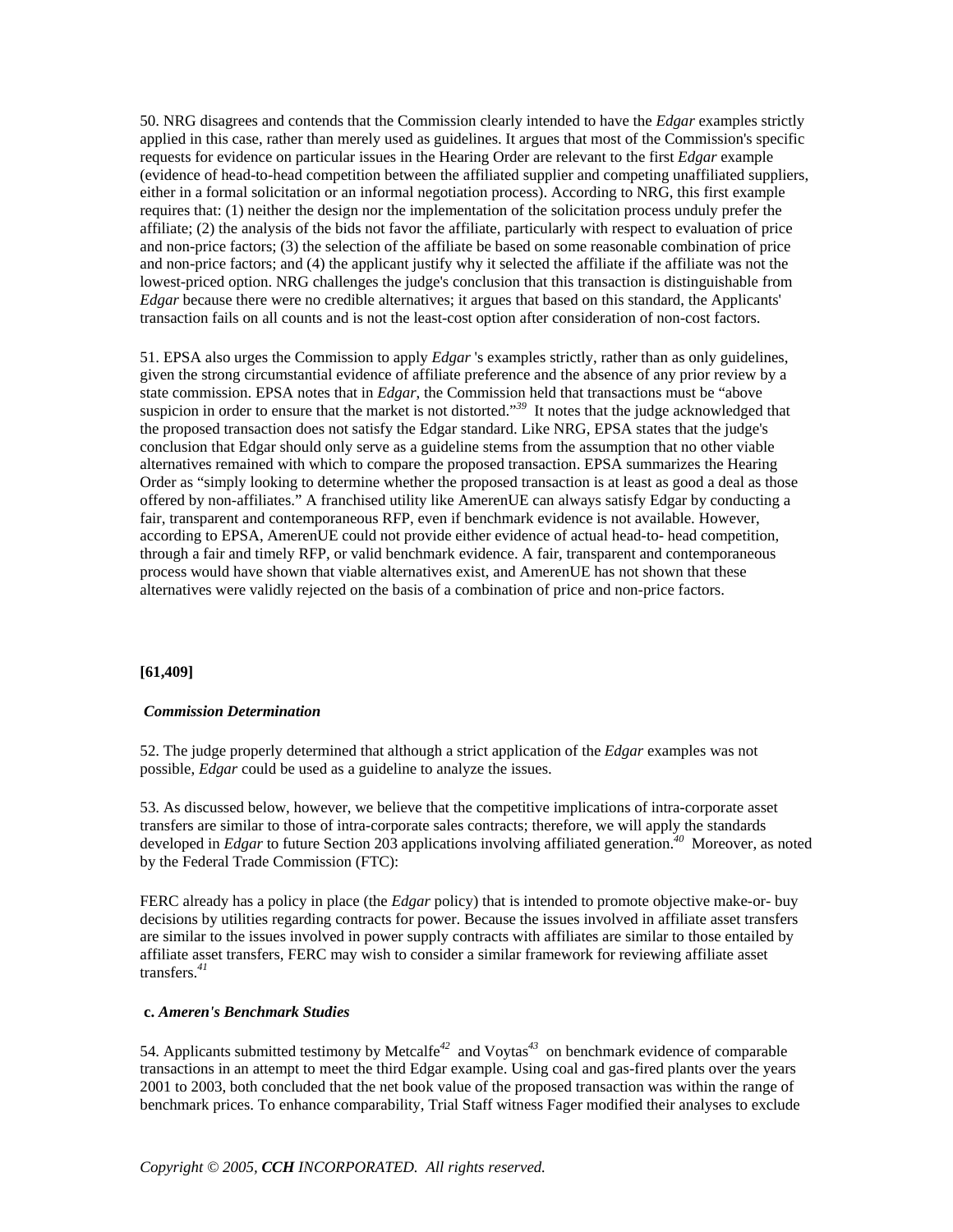plants outside the Eastern Interconnect, plants that are not gas-fired, and affiliate transactions.*<sup>44</sup>* As a result, the average price of the benchmark transactions in the revised analysis was \$450/kW, compared to the average price of \$467/kW of the Pinckneyville and Kinmundy transfers. Although she concluded that the remaining transactions in the revised analysis still lacked sufficient comparability to firmly support the price of the AEG plants, the judge noted that they were in line with the acquisition cost.*<sup>45</sup>* The judge found that both Metcalfe and Fager followed the standards of Ocean State,*<sup>46</sup>* and gave both their studies substantial weight.*<sup>47</sup>*

55. EPSA contends that the benchmarks used by Applicants and Trial Staff fail to satisfy the strict *Ocean State* relevancy criteria for benchmarks.*<sup>48</sup>* Combined cycle plants were included in the benchmarks even though Ameren stated that combined cycle plants were unsuitable for its needs. Moreover, transactions in some cases are not comparable: plants that were part of "multifaceted" deals should also be excluded.*<sup>49</sup>* EPSA thus argues that the benchmark analysis does not "provide meaningful insight into the fair market price of the proposed transaction." *<sup>50</sup>*

56. NRG objects to the judge's treatment of the *Ocean State* criteria (requiring applicants to offer benchmark evidence of the market value, based on both price and no-price terms and conditions of contemporaneous transactions completed by nonaffiliated sellers for similar services in the relevant market) as guidelines.*<sup>51</sup>* Moreover, it objects to the judge's acceptance of Applicants' and Trial Staff's benchmark evidence. NRG argues that Applicants provided evidence of non-contemporaneous transactions by offering evidence of transactions that occurred before the collapse of Enron in December 2001 despite evidence that market conditions changed significantly after that time. It further objects to Applicants' inclusion of plants outside the Midwest as a part of the relevant market, and Applicants' use of NRG's initial purchase price of Audrain after NRG had offered it to AmerenUE at a substantially lower price.*<sup>52</sup>*

## *Commission Determination*

57. EPSA is correct that these benchmark analyses provide little insight. The seven plants in Trial Staff Witness Fager's revised analysis use different technologies.<sup>53</sup> There is no trend or real sense of

## **[61,410]**

market conditions. Indeed, Fager gives only qualified support to the benchmark evidence, noting that she could "not verify the price is correct, although it has not been shown to be incorrect."*<sup>54</sup>*

58. Furthermore, Trial Staff's revised analysis mistakenly included as Eastern Interconnect plants two plants (Frederickson and Manchief) shown in Exhibit S-11 that are actually in the Western Interconnect. Excluding these two plants reduces the average price of the benchmark transactions from \$450/kW to \$384/kW. The decline in the average price results almost entirely from the exclusion of Frederickson, which is by far the most expensive plant at \$790/kW. The new maximum price is \$485/kW, which is higher than the average price of the proposed transaction at \$469/kW,*<sup>55</sup>* but below Pinckneyville's price of \$511/kW.*<sup>56</sup>* Thus, this benchmark analysis demonstrates very little. One very cheap or very expensive transaction can change the average price of the benchmark plants significantly.

#### **IV. Guidelines for Reviewing Future Section 203 Affiliate Transactions**

59. In future Section 203 applications that involve the acquisition of an affiliate's assets, we will review the transaction's effect on competition based on the standards developed in *Edgar*. *<sup>57</sup>* Acquisitions involving affiliates have an inherent potential for discriminatory treatment in favor of the affiliate. Affiliate preference when acquiring assets can have serious adverse effects on competition and may therefore not be consistent with the public interest. In determining that such acquisitions are consistent with the public interest, as Section 203 requires, the Commission must assure that a public utility's acquisition of a plant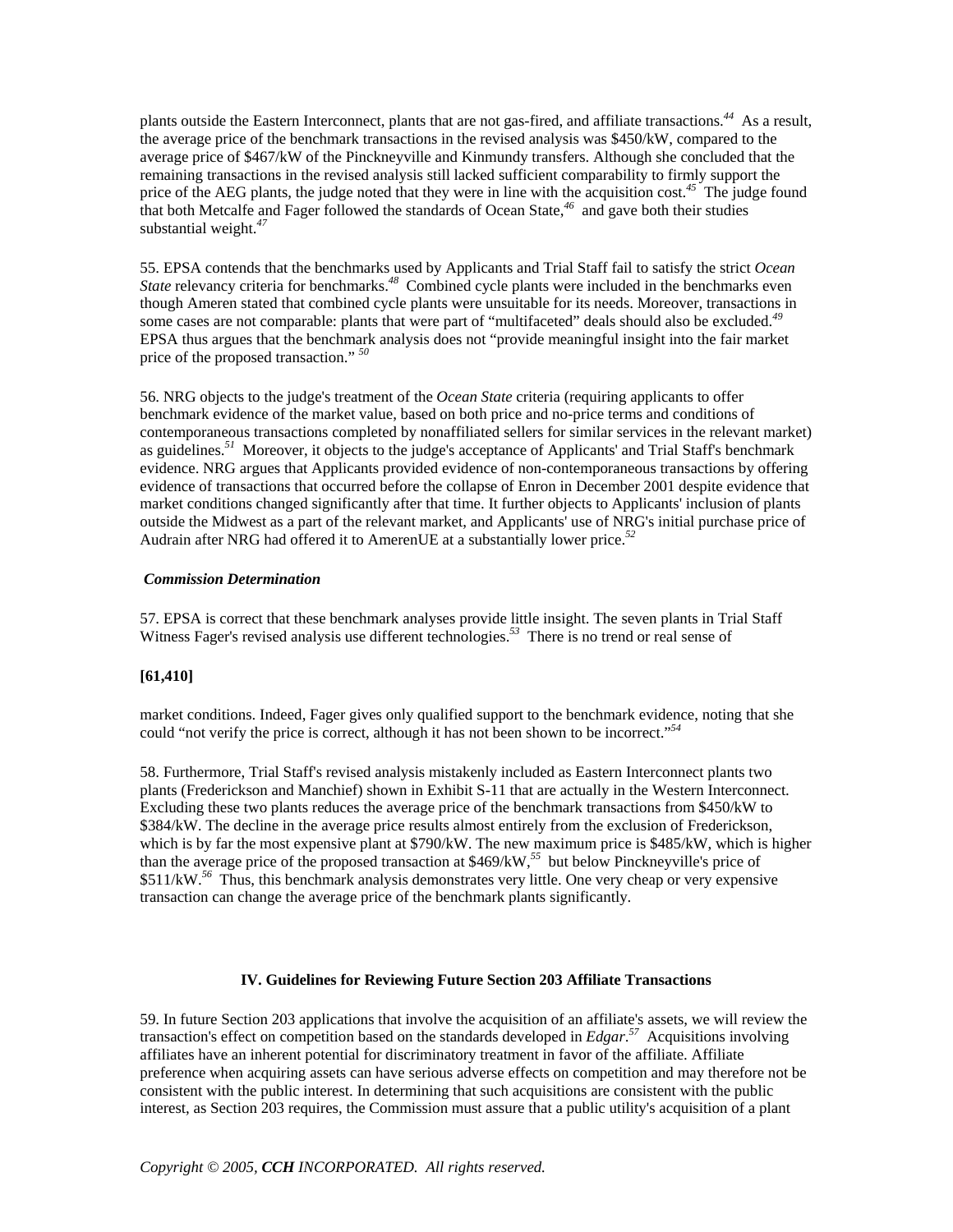from an affiliate is free from preferential treatment. The public interest requires policies that do not harm the development of vibrant, fully competitive generation markets.

60. Preferential procurement of an affiliate asset by a public utility may harm competition in electricity markets in a number of ways. These include raising entry barriers, increasing market power and impeding market efficiency. Such harm can adversely affect existing market conditions or impede innovation and efficiency in the long run. As noted by the FTC, "utilities may have both incentives and the ability to exercise market power and harm consumers by discriminating in favor of their own affiliates and against independent suppliers."*<sup>58</sup>*

61. Potential non-affiliated generators that perceive that affiliated generators have a "safety net" available to them may be discouraged from entering the market. While after-the-fact prudence reviews by regulators may insulate ratepayers from the effects of a purchase price that is too high, they will not remedy the foreclosure of additional competitors from the market. The Commission must decide at the time of a Section 203 application whether an acquisition will adversely affect competition or the public interest. Our responsibility under Section 203 is to protect the public interest, and Congress intended us to take action *before* the disposition of facilities is consummated.*<sup>59</sup>*

62. Affiliate preference in procurement may harm competition and thereby efficiency. If non-affiliated generators (*i.e.*, wholesale competitors) leave or do not enter the market due to preferential procurement competition in wholesale markets will be harmed, and market concentration and market power may even increase. Further, if the utility's affiliate preference causes less efficient generation to be used and more efficient capacity to exit or not enter the market, the costs of providing power are unnecessarily higher. One such example would be when a more efficient generator exits the market because a key buyer, the franchised local utility, acquires a less efficient generating facility from an affiliate. In a competitive market, the less efficient generator would exit, resulting in more efficient dispatch and lower prices.*<sup>60</sup>*

63. Preferential procurement also raises entry barriers by increasing the cost of unsuccessful entry. One of the factors a potential entrant would rationally consider before entering a market is the extent to which it is likely to recover its investment in fixed assets. A franchised public utility is generally a major purchaser of generation resources in a region and thus may have some degree of buyer market power, or monopsony power. Purchase of an asset through a utility procurement to serve the utility's franchised load may be the best opportunity in some regions for a power plant investment to succeed or, in the event of failure, to recover its investment. In a less concentrated buyer's market (less monopsony

## **[61,411]**

power), a firm seeking to exit a particular market would sell its assets to other market participants for a fair market value. However, if a franchised utility has buyer market power, the price that the exiting firm will recover is likely to be less. This increased proportion of total costs likely to be unrecoverable by an exiting firm is a barrier to entry.*<sup>61</sup>*

64. The Commission has not required a competitive analysis screen for intra-corporate transfers. The Commission found in the past that "anticompetitive effects are unlikely to arise with regard to internal corporate reorganizations or transactions."*<sup>62</sup>* However, that statement referred to anticompetitive effects of a consolidation of generation —an increase in the market share of the acquiring firm, market concentration (e.g. the Herfindahl-Hirschman Index (HHI)), and potentially, an increase in market power. Today, to fulfill our responsibility under the FPA to analyze effects on the public interest generally, and on the competitiveness of markets in particular, we have come to the conclusion that a Section 203 affiliate transaction is not consistent with the public interest unless shown not to be result of affiliate abuse. We conclude that, absent other compelling public interest considerations, we can no longer find a Section 203 affiliate transaction to be consistent with the public interest unless the applicants demonstrate that appropriate steps were taken to safeguard against affiliate abuse, consistent with the Edgar standard.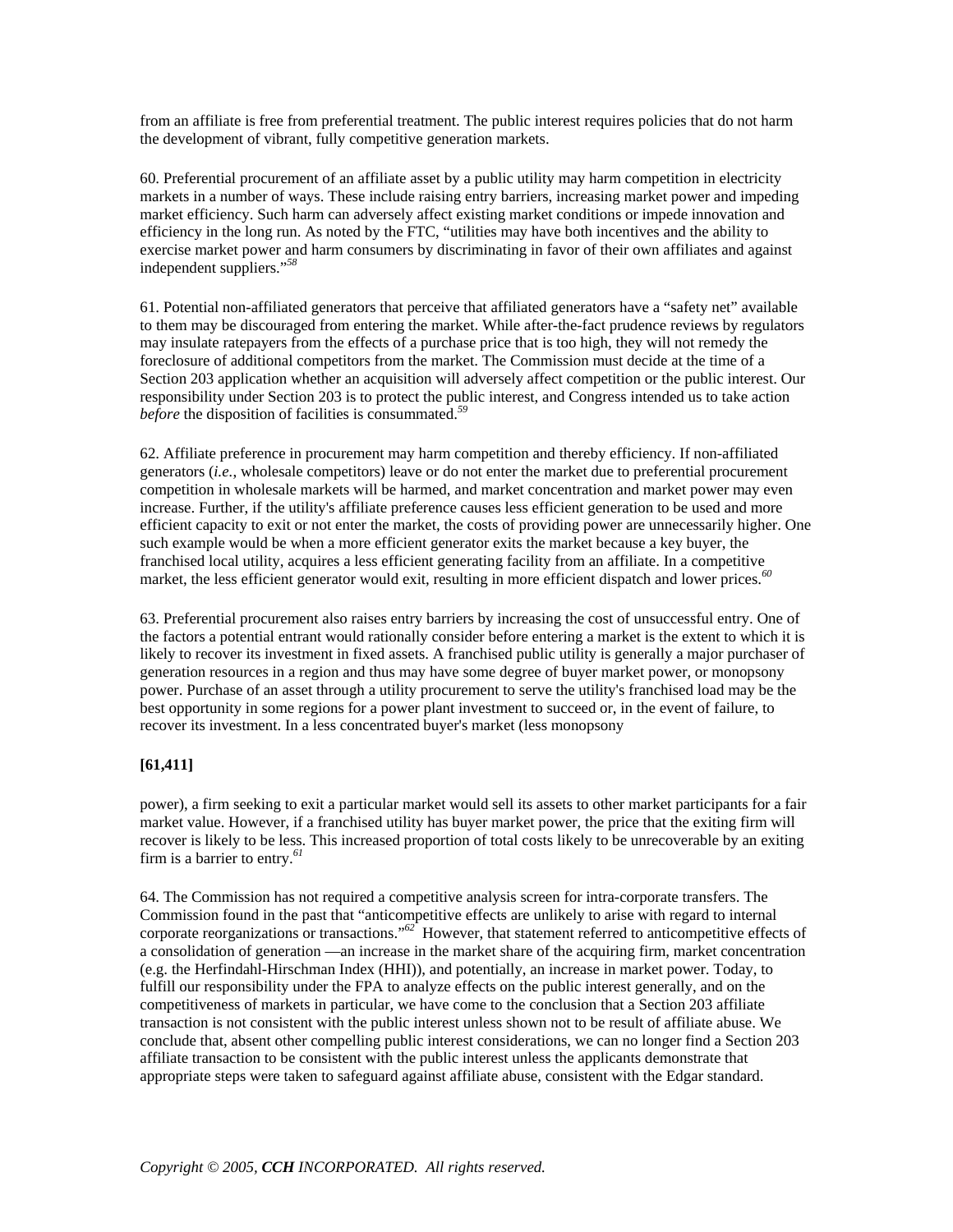65. As we explained in *El Paso Electric Co., et al*.,*<sup>63</sup>* the Commission's view of what is "consistent with the public interest" necessarily evolves over time, as conditions change, and with experience. This is not the first time we have revised the focus of our analysis for Section 203 transactions. For many years, we looked at six factors;<sup>64</sup> in 1996, in the Merger Policy Statement, we said that we will generally look at three factors, the three we use today. Now the problem of affiliate abuse is frequently arising in Section 203 cases.

66. In *El Paso*, we announced a transmission comparability standard for evaluating whether a transaction is consistent with the public interest. Our concern was, in part, that not offering comparable transmission service would be unduly discriminatory. We continue to believe that undue discrimination is an appropriate public interest consideration in evaluating transactions under Section 203. Affiliate abuse is a form of undue discrimination. We have expressed our concern about affiliate abuse in a variety of contexts*<sup>65</sup>* and have become increasingly concerned about the effect of affiliate abuse in cases involving the disposition of facilities in today's market conditions. To address these concerns, and to ensure that asset purchases from affiliates as well as purchase power contracts with affiliates are both reviewed for affiliate preference, we believe it is appropriate to evaluate Section 203 transactions based on the Edgar standards used under Section 205.*<sup>66</sup>*

67. We note that there are three ways to demonstrate lack of affiliate abuse under the *Edgar* standard: (1) evidence of direct head-to-head competition between the affiliate and competing unaffiliated suppliers in a formal solicitation or informal negotiation process; (2) evidence of the prices which non-affiliated buyers were willing to pay for similar services from the affiliate; and (3) and benchmark evidence that shows the prices, terms and conditions of sales made by non-affiliated sellers. Because the market for generating assets is not nearly as liquid as the market for PPAs, a competitive solicitation through a formal RFP in future Section 203 cases is likely to be the most effective way to show that an affiliate transaction is not marred by affiliate abuse. In the context of an acquisition of affiliated generation, a competitive solicitation is the most direct and reliable way to ensure no affiliate preference.

68. We will not make competitive solicitations mandatory in this order. However, to the extent a utility demonstrates that its RFP process follows the guidelines discussed below, it should greatly reduce application processing time (including litigation) and increase the likelihood of timely Commission approval because an adequate showing of meeting the *Edgar* standard has been made. In other words, the guidelines described below will allow us to more easily identify transactions that are consistent with the public interest, and, therefore, expedite their approval.*<sup>67</sup>*

## **[61,412]**

69. The fundamental objective of the solicitation guidelines is that the affiliate should have no undue advantage over non-affiliates in the solicitation process. Adhering to the guidelines will ensure that wholesale customers receive the benefit of the marketplace, including an unbiased assessment of the full range of choices, whether the soliciting utility provides service at cost-or market-based rates.

70. The solicitation guidelines have four principles:

a. Transparency: the competitive solicitation process should be open and fair.

b. Definition: the product or products sought through the competitive solicitation should be precisely defined.

c. Evaluation: evaluation criteria should be standardized and applied equally to all bids and bidders.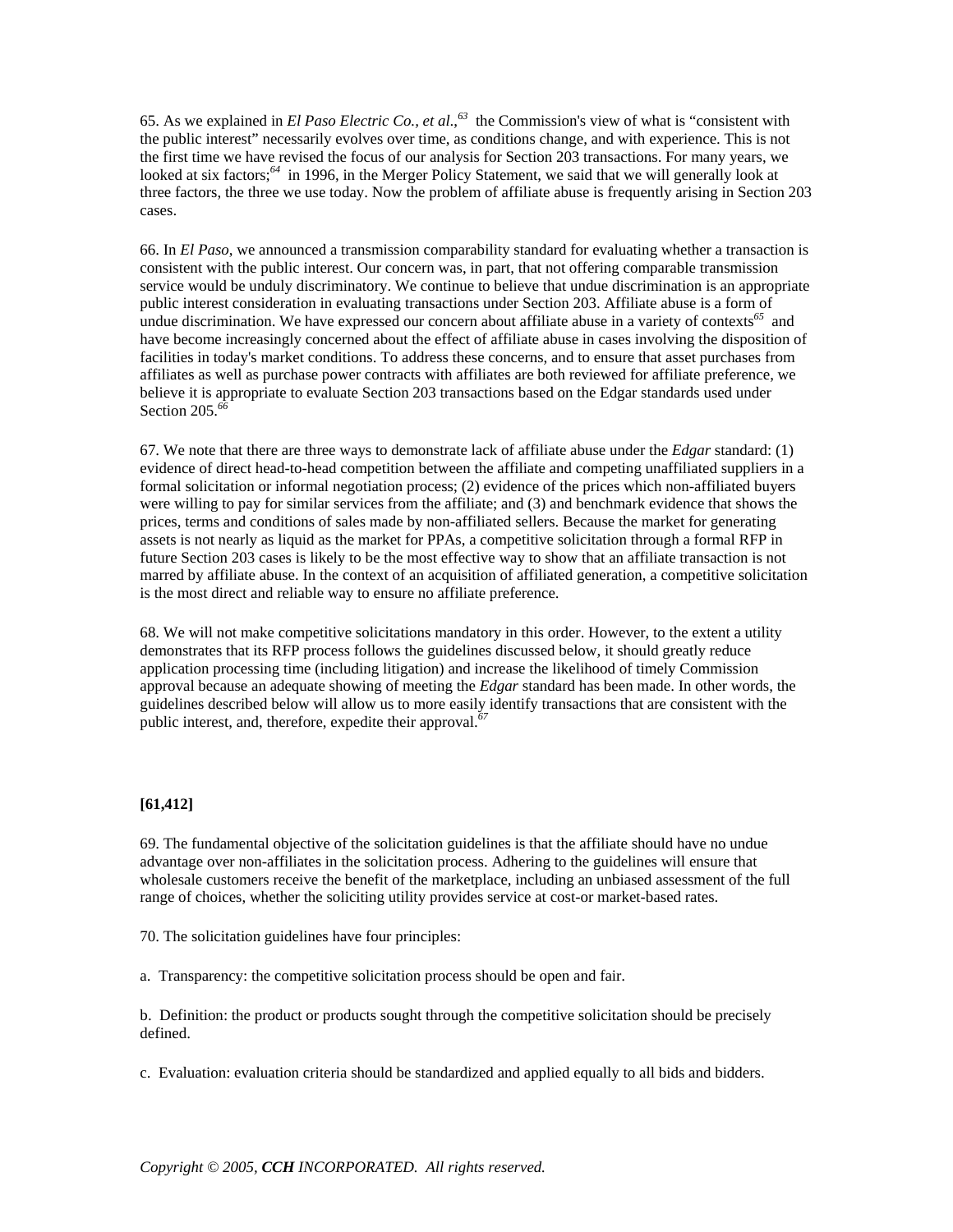d. Oversight: an independent third party should design the solicitation, administer bidding, and evaluate bids prior to the company's selection.*<sup>68</sup>*

71. These principles apply to different stages and aspects of the solicitation process. The transparency and oversight principles apply to all aspects of the competitive solicitation, the definition principle applies in the design of the RFP, the evaluation principle applies as bids are evaluated, and the oversight principle, like the transparency principle, applies to all aspects of the competitive solicitation. These principles are also interrelated. For example, oversight is effective only where there is transparency.

## *Transparency Principle*

72. Transparency is the free flow of information to all parties. No party, particularly the affiliate, should have an informational advantage in any part of the solicitation process. The RFP and all relevant information about it should be released to all potential bidders at the same time. Instead of individually inviting specific bidders, the utility should allow all interested parties to bid on the RFP. All aspects of the competitive solicitation should be widely publicized. For example, the issuer can post the RFP on its website and issue a press release to that effect and/or advertise in the trade press. To compete effectively, bidders should have equal access to data relevant to the RFP. Any communication between RFP issuer and bidder that is not part of the bid should be made available to all other bidders. For example, the answers to clarifying questions should be released to all other bidders, but proprietary bid information should not be released.

73. These principles enhance the fairness and transparency of the entire process. Specific steps in the solicitation process may require more guidance to achieve optimal transparency. Two such examples are when a collaborative design is used or when post-bidding negotiation occurs.

74. If the RFP is to be designed through a collaborative process, the entire process should be widely publicized and open. An independent third party can ensure meaningful participation by nonaffiliates and eliminate characteristics that improperly give an advantage to the affiliate, *e.g.*, the only acceptable interconnection point for a new nonaffiliate plant is at an affiliate's existing plant.

75. Negotiation may occur after the bidding; for example, when a shortlist has been compiled or a winner has been selected. If the affiliate is on the shortlist or wins, it is important to ensure that the affiliate has no undue advantage resulting from its affiliate relationship. One way to prevent such an advantage from occurring is for the independent third party to be the RFP issuer's agent in the negotiation with the affiliate.

## *Definition Principle*

76. The product or products sought through the RFP should be defined in a manner that is clear and nondiscriminatory. The RFP should state all relevant aspects of the product or products sought. At a minimum, these aspects include capacity and term, but other characteristics are usually necessary, among them fuel type, plant technology (*e.g.*, simple cycle gas turbine), and transmission requirements. If there are changes in the product specification, rebids should be allowed.

77. An RFP should not be written to exclude products that can appropriately fill the issuing company's objectives. This is particularly important if such exclusions tend to favor affiliates. This approach will enable us to address a subsequent Section 203 application proposing to acquire assets from an affiliate.

#### **[61,413]**

## *Evaluation Principle*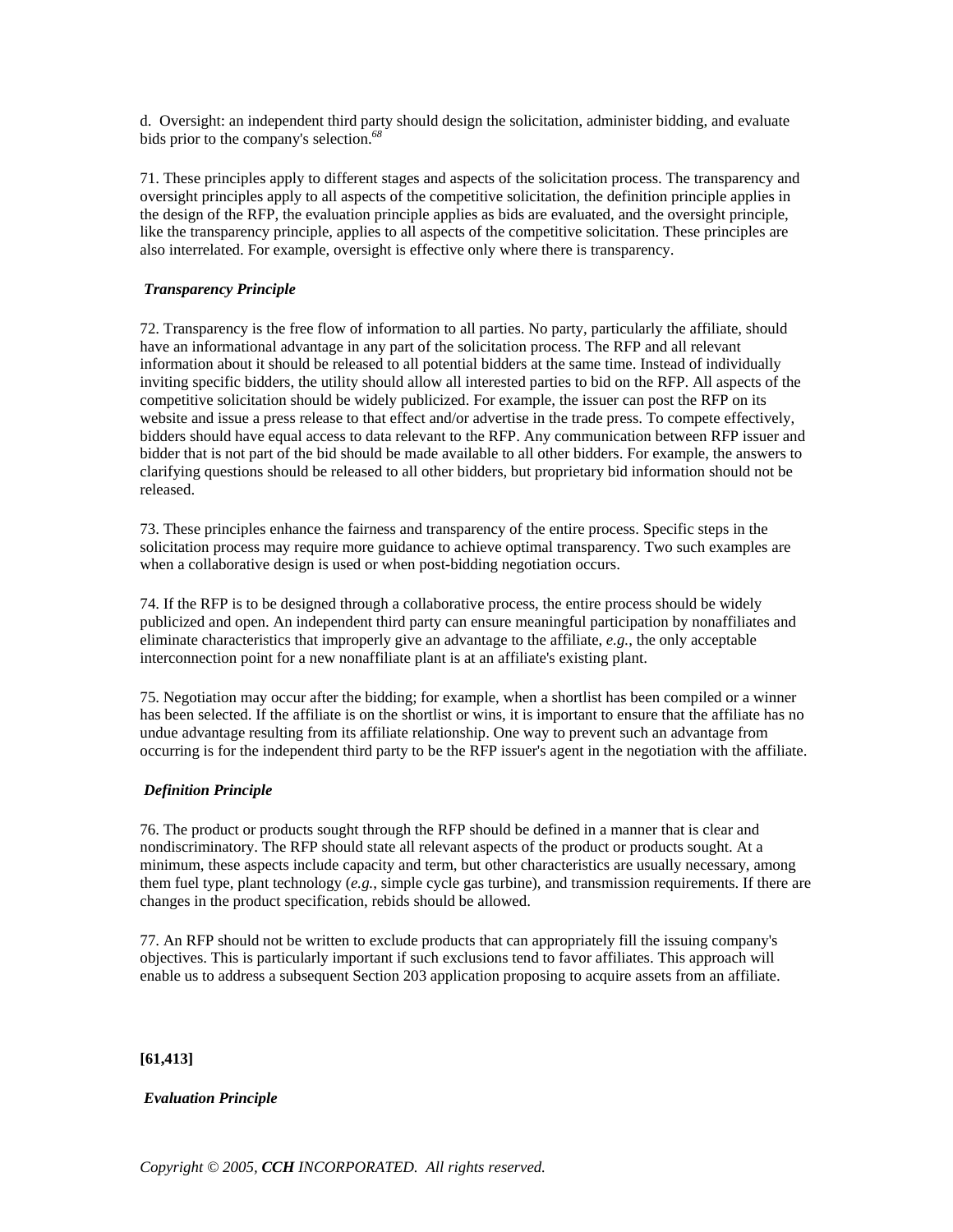78. To fulfill the evaluation principle, RFPs should clearly specify the price and nonprice criteria under which the bids are evaluated. Price criteria should specify the relative importance of each item as well as the discount rate to be used in the evaluation. Non-price criteria should also specify the relative importance of items such as firm transmission reservation requirements, including acceptable delivery points; credit evaluation criteria, such as the bond rating; the plant technology if more than one technology is listed in the RFP; plant performance requirements, such as availability; and the anticipated in-service date if the plant needs to be constructed.

79. Naturally, these criteria are not meant to be exhaustive; they are merely illustrative. Keeping in mind that affiliates should have no informational advantage, all criteria should be specific and detailed so that all bidders can effectively respond to the RFP. Clear evaluation criteria will ensure that the RFP does not give an advantage to the affiliate.

80. RFP issuer and bidders will usually need to divulge commercially sensitive information in the solicitation process. Confidentiality agreements between the issuer and bidders can be signed to address this concern.

## *Oversight Principle*

81. Effective oversight of competitive solicitations can be accomplished by using an independent third party in the design, administration, and evaluation stages of the competitive solicitation process. Ensuring that the third party is independent and granting it at the outset the responsibility of ensuring that these guidelines are followed throughout the process will also minimize perceptions of affiliate abuse. Minimum standards for assuring independence and the scope of the third party's role are set forth below.

82. A minimum criterion for independence is that the third party has no financial interest in any of the potential bidders, including the affiliate, or in the outcome of the process.<sup>69</sup> Preferably, the independence criterion would be the same as that of an ISO or RTO.<sup>70</sup> In this context, "independence" means that the third party's decision-making process is independent of the affiliate and all bidders.*<sup>71</sup>* Without such independence, the third party could be biased towards the affiliate in order to enhance its financial position. Obviously, a similar concern could arise regarding an actual or potential financial interest link between the third party and any potential bidder. Independence can also be satisfied if the state commission has approved the selection of a third party on the basis of established independence criteria. In addition, the third party should not own or operate facilities that participate in the market affected by the RFP.

83. The independent third party should be able to make a determination that RFP process is transparent and fair, and that the RFP issuer's decision is not influenced by any affiliate relationships. For example, if the RFP issuer wishes to use a collaborative RFP design process, the independent third party should be the clearinghouse for comments by potential bidders on a draft RFP and should evaluate those comments as possible revisions to the RFP. The independent third party's role as the sole link for transmitting information between potential bidders and the RFP issuer would also help to ensure that the RFP design will not favor any particular bidder, particularly an affiliate. The independent third party should continue to be a conduit of information between utility and bidders in determining which of the original bid responses are qualified bids or may be included in a short list.

84. At the evaluation stage of the RFP process, the third party should be able to credibly assess all bids based on both price and nonprice factors. It should be able to consider both generation asset bids and power purchase agreements. Also, it should be able to independently verify transmission characteristics that may limit the suitability of certain alternatives. The third party should have access to the same information that the RFP issuer uses in its evaluation and should be able to independently verify its correctness. The third party should also be able to evaluate nonprice traits of various alternatives.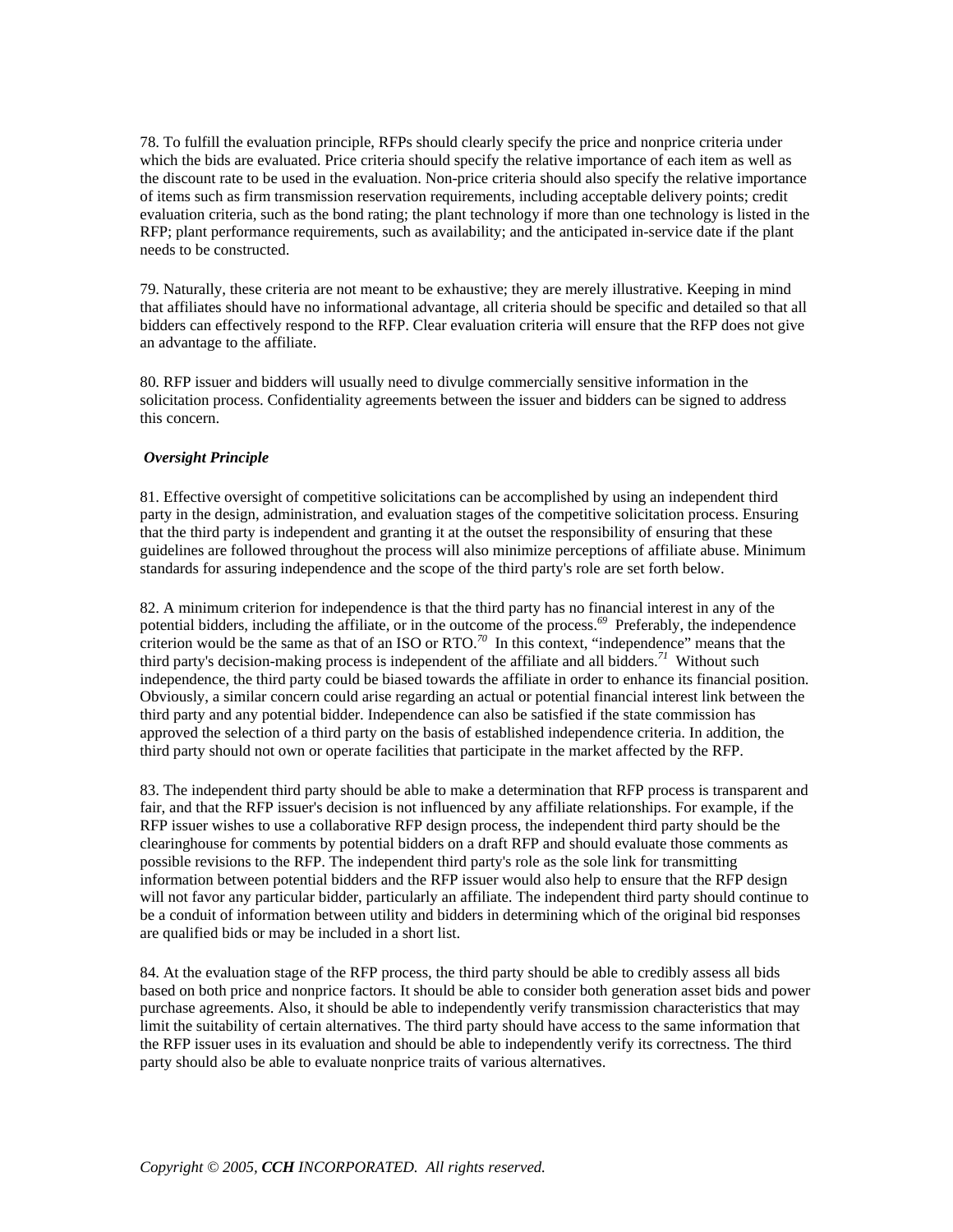### *The Commission orders:*

(A) The Initial Decision in these proceedings is hereby affirmed in part, as discussed in the body of this order.

## **[61,414]**

(B) The proposed transaction is authorized upon the terms and conditions and for the purposes set forth in the application.

(C) The foregoing authorization is without prejudice to the authority of the Commission or any other regulatory body with respect to rates, service, accounts, valuation, estimates or determinations of costs, or any other matter whatsoever now pending or which may come before the Commission.

(D) Nothing in this order shall be construed to imply acquiescence in any estimate or determination of cost or any valuation of property claimed or asserted.

(E) The Commission retains authority under Sections 203(b) and 309 of the FPA to issue supplemental orders as appropriate.

(F) Applicants shall notify the Commission within 10 days of the date that the disposition of the jurisdiction facilities has been consummated.

(G) EPSA's request for rehearing of the Hearing Order is dismissed as moot, as discussed in the body of this order.

(H) Applicants request for rehearing of the Hearing Order is denied, as discussed in the body of this order.

Commissioner Kelliher dissenting in part with a separate statement attached.

#### **Joseph T. KELLIHER, Commissioner,** *dissenting in part:*

I agree that the proposed disposition of facilities is consistent with the public interest and should be authorized. I am writing separately to explain my views on the new competitive solicitation policy announced in this order.

I do not support the new competitive solicitation policy for consideration of dispositions of affiliated jurisdictional facilities under Section 203 of the Federal Power Act (FPA). Since 1991, the Commission has applied the *Edgar* policy to consideration of power purchase agreements involving affiliates under Section 205 of the FPA. The policy announced in this order would expand that policy and extend it to dispositions involving affiliates.

In my view, the Commission's interest in proceedings under Section 203 is fundamentally different from its interest under Section 205. In a power purchase agreement involving an affiliate, the Commission has a legitimate interest in assuring that the process was fair, because we have a legal duty to assure just and reasonable rates and prevent undue discrimination or preference. In a Section 203 proceeding, our interest is different because the legal standard is different. The Commission does not have a legal duty to assure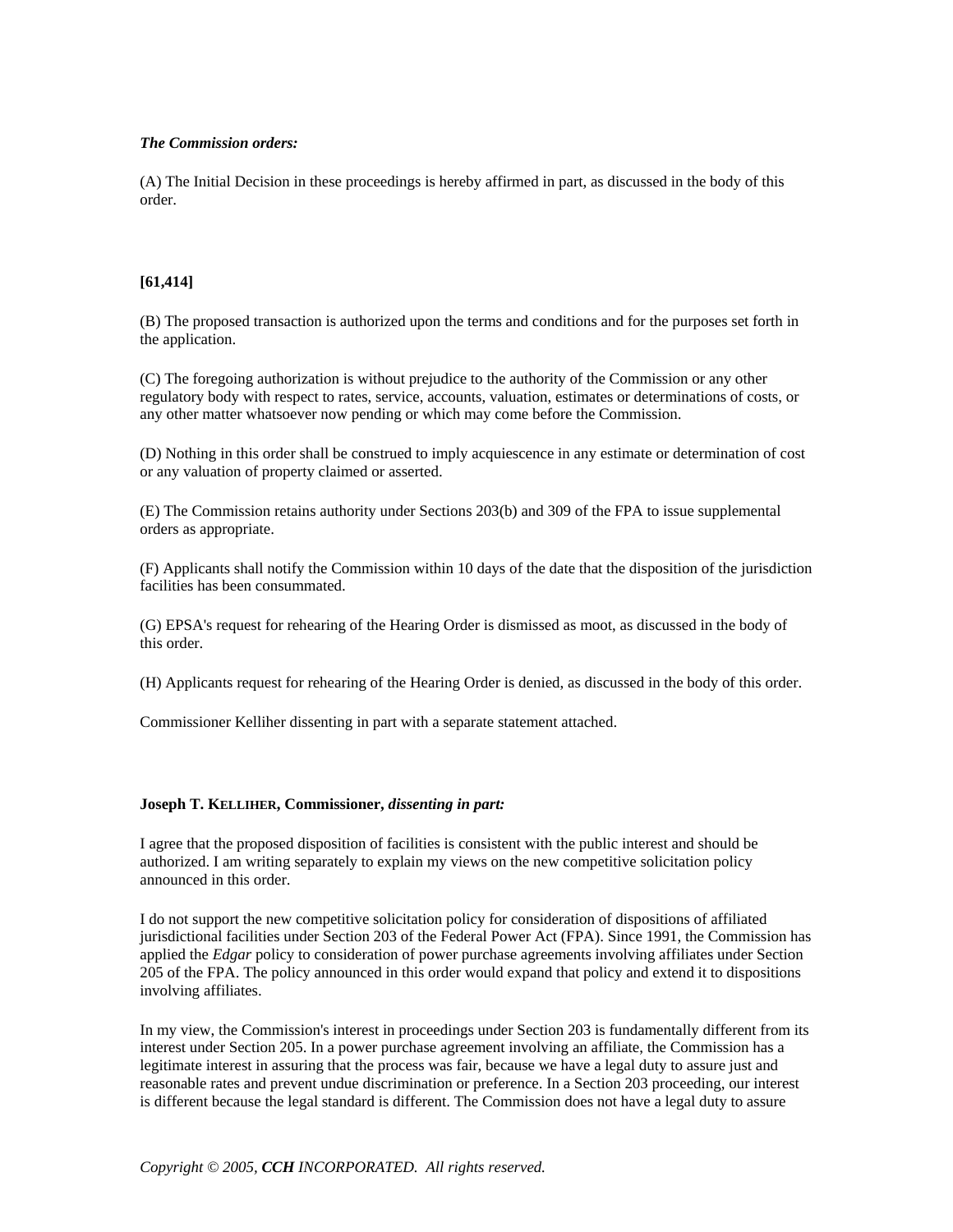that acquisitions of facilities are just and reasonable, or to prevent undue discrimination or preference in such dispositions. The public interest standard governs. While the Commission has discretion to determine just what that means, our interpretation must be guided by the fact that our legal duty to prevent undue discrimination and preference is limited to wholesale power sales and the transmission of electric energy in interstate commerce.*<sup>1</sup>* The disposition of a facility is neither. The Commission does not have a general charge to prevent any undue discrimination or preference in the electricity industry, but only in these two discrete areas.*<sup>2</sup>*

This competitive solicitation policy is designed to prevent an unfair solicitation in the acquisition of an affiliated facility by a public utility. I can appreciate that a competitive solicitation process can guard against a public utility overpaying or underpaying in such an acquisition. The Commission has a legal duty to prevent abusive self-dealing and cross-subsidies in jurisdictional services. However, it is the responsibility of a state commission, not this Commission, to ensure that a state-regulated utility does not subsidize an affiliate in the purchase of an asset. Like the presiding judge, I am not prepared to assume regulatory failure on the part of state commissions.*<sup>3</sup>*

The Commission's interest in a jurisdictional disposition is on consideration of: (1) the effect on competition; (2) the effect on rates; and (3) the effect on regulation.*<sup>4</sup>* The Commission previously found the proposed disposition in this order would have no adverse effect on rates and regulation,<sup>5</sup> and I see no reason to disturb those findings. The narrow question before the Commission in this order is whether the proposed transaction would have an effect on competition. In my view, the principal inquiry should be the impact of a proposed disposition on a public utility's market power. By this measure, the proposed disposition would not have a negative effect on competition.

### **[61,415]**

I agree with the criticisms of the "safety net" theory offered by both the presiding judge<sup>6</sup> and Trial Staff.<sup>7</sup> Our competitive solicitations policy appears designed to guard against competitive impacts based on a theory that is speculative at best. I disagree with the competitive solicitations policy because I believe it is designed to solve a problem that does not exist, and does not advance the Commission's ability to assess legitimate market power issues.

*<sup>1</sup> Ameren Energy Generating Company, Union Electric Company, d/b/a AmerenUE*, 103 FERC ¶61,128 (2003) (*Hearing Order*).

*<sup>2</sup> Ameren Energy Generating Company and Union Electric Company, d/b/a AmerenUE*, 106 FERC ¶63,011 (2004) (*Initial Decision*).

*<sup>3</sup> See* 103 FERC ¶61,128 at P 53 and P 59.

*4* AmerenUE serves wholesale electric load (at market- based rates) only in Missouri. Most of its retail electric load is in Missouri, where retail service has not been deregulated. Retail electric service has been deregulated in Illinois.

 $<sup>5</sup>$  AEG does not own a transmission system and does not provide retail service. Most of AEG's resources</sup> were transferred to it from AmerenCIPS in 1999. AEM's purchases from AEG are principally resold to AmerenCIPS and used to serve AmerenCIPS' retail customers.

# *<sup>6</sup>* 16 U.S.C. §824b (2000).

<sup>7</sup> The Missouri Stipulation requires AmerenUE to acquire 700 MW of new "regulated" generating capacity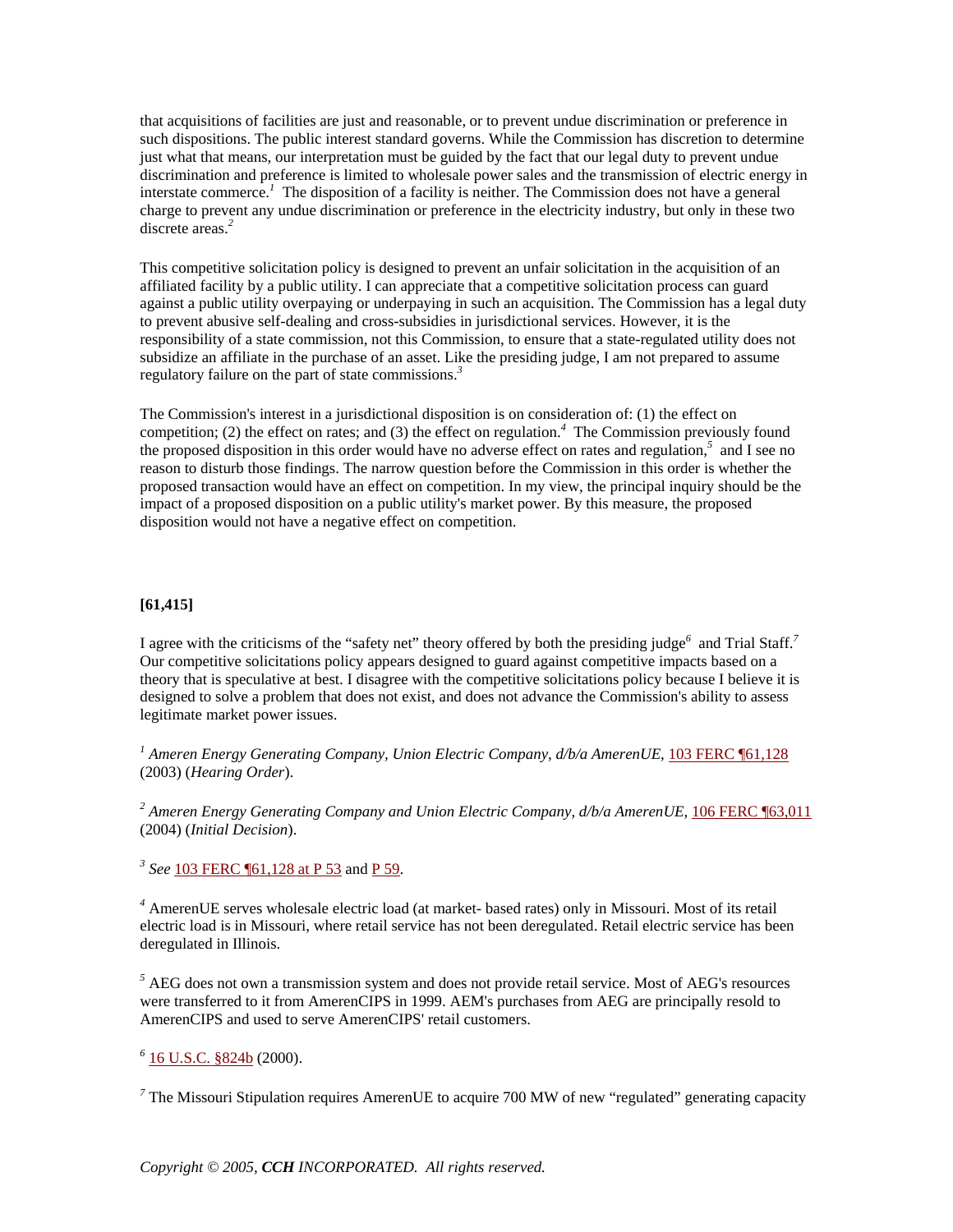by June 30, 2006, and specifically states that this requirement may be met by the purchase of generation plant from an Ameren affiliate at net book value. The Missouri Stipulation also requires that AmerenUE construct new transmission lines and transmission upgrades that will increase transmission import capability by 1,300 MW. In addition, the Missouri Stipulation provides that retail rates will remain frozen, except for certain specified rate decreases, through June 30, 2006.

*<sup>8</sup>* 16 U.S.C. §824b(a) (2000).

*<sup>9</sup> See Inquiry Concerning the Commission's Merger Policy under the Federal Power Act: Policy Statement*, Order No. 592, 61 *Fed. Reg.* 68,595 (1996), *FERC Statutes and Regulations, Regulations Preambles July 1996-December 2000* ¶31,044, at pp. 30,117-18 (1996), *order on reconsideration* , Order No. 592-A, 62 *Fed. Reg.* 33, 341 (1997), 79 FERC ¶61,321 (1997) (*Merger Policy Statement*).

*<sup>10</sup> Revised Filing Requirements Under Part 33 of the Commission's Regulations*, *FERC Statutes and Regulations, Regulations Preambles July 1996-December 2000* ¶31,111 (2000) (Order No. 642), *order on reh'g*, Order No. 642-A, 66 *Fed. Reg.* 16,121 (2001), 94 FERC ¶61,289 (2001).

*<sup>11</sup>* 102 FERC ¶61,128, at p. 61,345 (2003), *reh'g pending* (*Cinergy*).

*<sup>12</sup> Id.*

*<sup>13</sup> Id.*

*<sup>14</sup>* 55 FERC ¶61,382 (1991) (*Edgar*). In *Edgar*, the Commission gave three examples of how to demonstrate lack of affiliate abuse: (1) evidence of direct head-to-head competition between affiliated and unaffiliated suppliers; (2) evidence of the prices that non-affiliated buyers were willing to pay for similar services from the affiliate; and (3) "benchmark" evidence of the prices, terms and conditions of sales made by nonaffiliated sellers. These examples were not an all-inclusive list; the individual facts of a case could bring forth other examples not expressed in *Edgar* to show that a transaction is without affiliate abuse.

<sup>15</sup> When late intervention is sought after the issuance of a dispositive order, the prejudice to other parties and burden upon the Commission of granting the late intervention may be substantial. Thus, movants bear a higher burden to demonstrate good cause for granting such late intervention. We do not believe that it is in the public interest to permit the MOPC motion to intervene in this proceeding at this late date.

<sup>16</sup> The Missouri Commission has participated in this proceeding through letters filed on March 18, 2003 (indicating that the proposed transfer was consistent with the Missouri Stipulation and that the Missouri Commission would protect Missouri retail customers from any adverse effects of the transfer) and on June 3, 2003 (stating that: (1) the option for AmerenUE to purchase generating plants from AEG was provided for in the Missouri Stipulation; (2) at the time of the Missouri Stipulation, AmerenUE's ability to purchase generating units from AEG was a known and viable option for meeting AmerenUE's infrastructure needs; and (3) the Missouri Commission prefers company-owned generation instead of power purchase agreements (PPAs) to meet Missouri load requirements and protect Missouri customers).

*<sup>17</sup> See Vermont Yankee Nuclear Power Corp. v. Natural Resources Defense Council, Inc.*, 435 U.S. 519, 524-25 (1978) (agencies have broad discretion over the formulation of their procedures); *Florida Municipal Power Agency v. FERC* , 315 F.3d 362, 366 (D.C. Cir. 2003); *Telecom Resellers Assoc. v. FCC*, 141 F.3d 1193, 1196 (D.C. Cir. 1998); *Alabama Power Company v. FERC*, 993 F.2d 1557, 1565 (D.C. Cir. 1993); *Michigan Public Power Agency, et al. v. FERC*, 963 F.2d 1574, 1575, 1578-79 (D.C. Cir. 1992) (Commission has discretion to mold its procedures to the exigencies of the particular case); *City of Lafayette, Louisiana v. SEC*, 454 F.2d 941, 953-5 (D.C. Cir. 1971) (same).

<sup>18</sup> Applicants estimate that the total value of the interconnection facilities is approximately five percent of the total value of the transaction.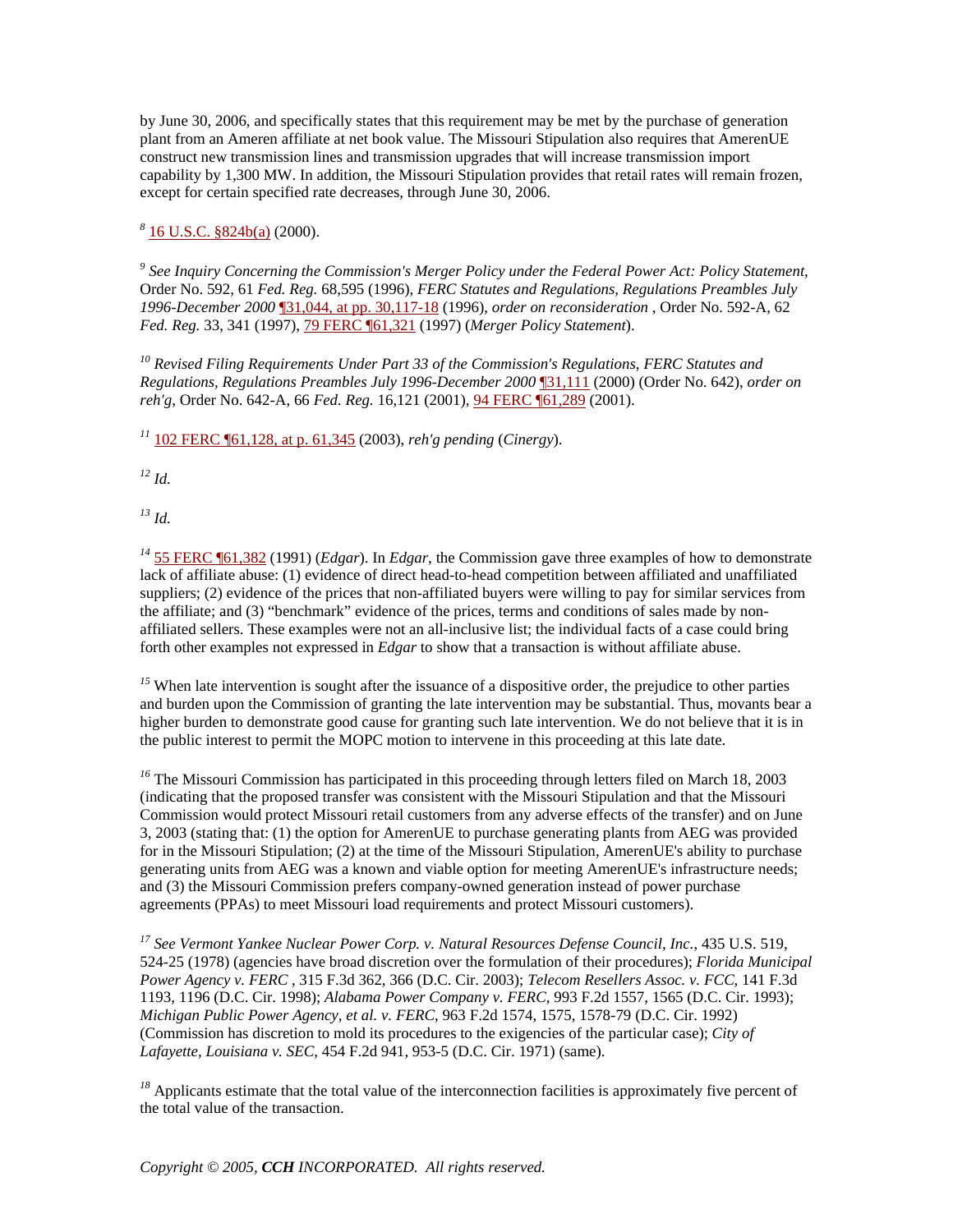*<sup>19</sup> See Iowa Southern Utilities Company*, 35 FERC ¶61,149, at p. 61,360, n.1 (1986) [The Commission determined that if a portion of a transaction requires authorization under Section 203, the entire transaction is to be considered in determining whether the public interest is satisfied before approval may be granted.]. *See also, Trans-Elect, Inc.*, *et al*., 98 FERC ¶61,368, at p. 62,594 (2002); *Niagara Mohawk Power Corp., et al.*, 89 FERC ¶61,124, at p. 61,347 (1999); *Duquesne Light Co.*, 88 FERC ¶61, 248, at p. 61,793 (1999).

<sup>20</sup> When the application was filed, the Illinois Commerce Commission (Illinois Commission) also had review authority over the proposed asset transfers. As we noted in the *Hearing Order*, 103 FERC ¶61,128 at  $P$  48, the Illinois Commission had initiated a proceeding to address AmerenUE's proposed acquisitions. In that proceeding, the staff of the Illinois Commission had filed testimony urging the Illinois Commission to disallow the proposed asset transfer. Applicants state that on May 30, 2003, AmerenUE submitted a notice of withdrawal of its petition before the Illinois Commission. According to Applicants, AmerenUE has committed to transfer its Illinois retail service territory to AmerenCIPS. As a result, Applicants state, AmerenUE will no longer be an Illinois utility and therefore no Illinois Commission approval of this transaction will be required.

*<sup>21</sup> See*, *e.g., Northeast Utilities Service Co.*, 66 FERC ¶61,332, *reh'g denied*, 68 FERC ¶61,041 (1994), *aff'd*  sub nom. Northeast Utilities Service Co. v. FERC, 55 F.3d 686 (1<sup>st</sup> Cir. 1995).

*<sup>22</sup> See*, *e.g., Midwest Independent Transmission System Operator, Inc.*, 102 FERC ¶61,250 at P 7 (2003).

*<sup>23</sup>* 106 FERC ¶63,011 at PP 44-51.

*<sup>24</sup> Id.* PP 45-46.

*<sup>25</sup> Id.* at P 47.

*<sup>26</sup> Id.* at PP 48-49.

*<sup>27</sup>* NRG Brief on Exceptions at 17-20; Exhibit No. EPS-15 at 16-21.

*<sup>28</sup>* EPSA Brief on Exceptions at 32-36.

*<sup>29</sup> Id*. at 31-32.

*<sup>30</sup> Id*. at 36-40.

*<sup>31</sup>* Trial Staff Brief Opposing Exceptions at 36-37.

*<sup>32</sup> Id.* at 38-40.

*<sup>33</sup> Id.* at 35-36.

*<sup>34</sup> Id.* at 38-40.

*<sup>35</sup> Id.* at 38.

*<sup>36</sup> Id.* at 37-38.

*<sup>37</sup>* 59 FERC ¶61,360 (1992), *reh'g denied* , 69 FERC ¶61,146 (1994) (*Ocean State*).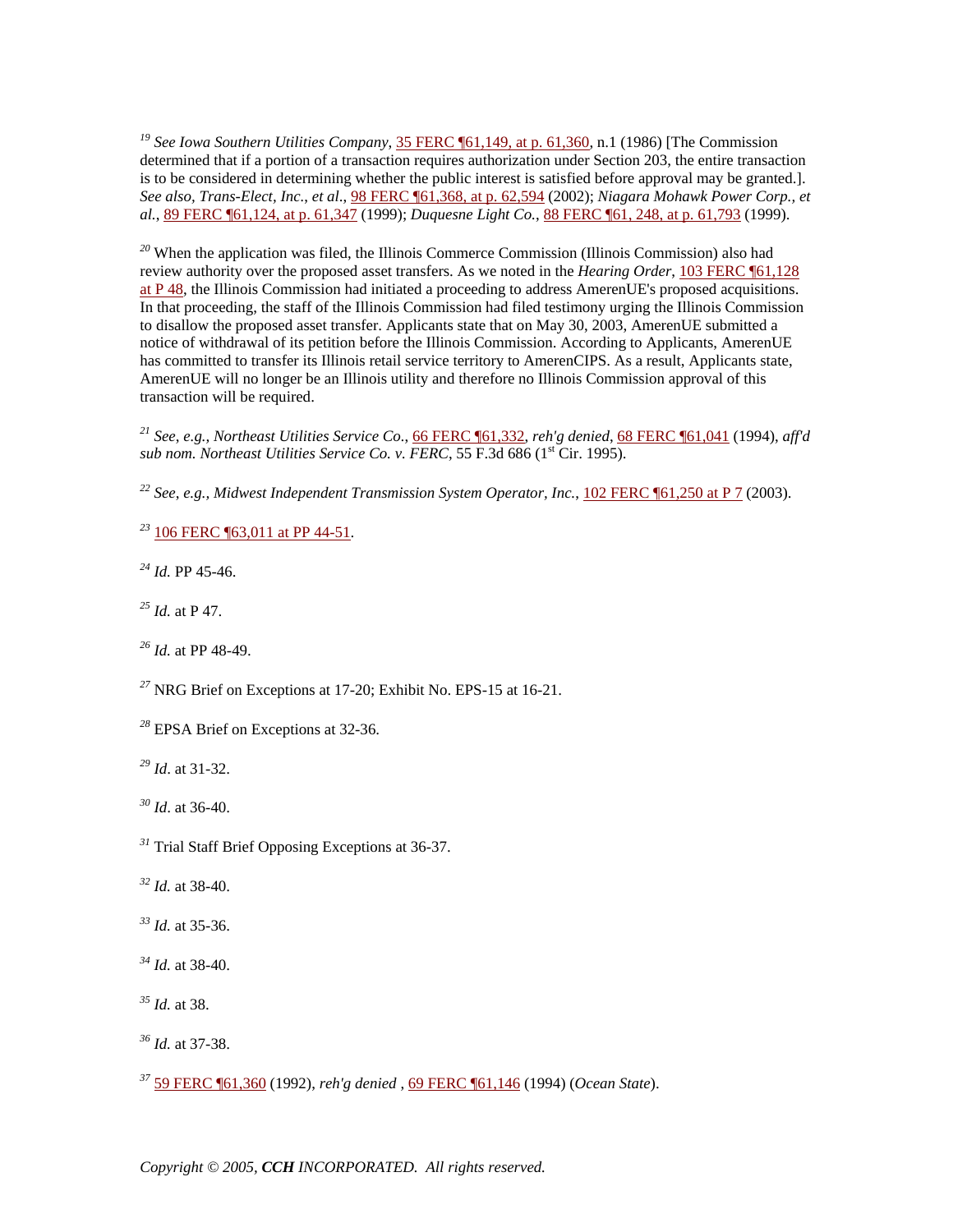106 FERC ¶63,011 at PP 70-75.

*Citing* 55 FERC at p. 62,128.

 As we have stated in a series of cases, we believe that affiliate preference, or the possibility thereof, whether in market-based or cost-based PPAs or in asset acquisitions, harms competition. *See*, *e.g., Southern California Edison Company on behalf of Mountainview Power Company, LLC*, 106 FERC ¶61,183 (2004) (*Mountainview*), *reh'g pending*: "We are also concerned that granting undue preference to affiliates, whether through cost-based or market-based transactions, could cause long-term harm to the wholesale competitive market. Affiliate preference could discourage non-affiliates from adding supply in the local area, harming wholesale competition and, ultimately, wholesale customers."

 Comments of the Federal Trade Commission, Solicitation Processes for Electric Utilities and Acquisition and Disposition of Merchant Generation Assets by Public Utilities, Docket Nos. PL04-6-000 and PL04-9- 000 (July 14, 2004) (FTC Comments) at 4.

*Initial Decision*, 106 FERC ¶63,011 at P 202.

*Id.*

*Id*. at P 212.

*Id.* at P 236.

*Id.* at PP 237-241.

*Id.* at P 238.

EPSA Brief on Exceptions at 46, *citing Initial Decision*, 106 FERC ¶63,011 at P 233.

*Id.* at 48, *citing* Tr. 853:18-855:7.

*Id.* at 52.

NRG Brief on Exceptions at 58.

*Id.* at 60-61.

Exhibit S-11.

Exhibit S-9 at 33.

*Initial Decision*, 106 FERC ¶63,011 at P 236.

*Id.* at P 165.

*Supra* n.14.

FTC Comments at 1.

 An analogous situation occurs in our consideration of another factor in our Section 203 analysis, the effect of a disposition of facilities on rates. We do not postpone an analysis of the effect on rates until an

*Copyright © 2005, CCH INCORPORATED. All rights reserved.*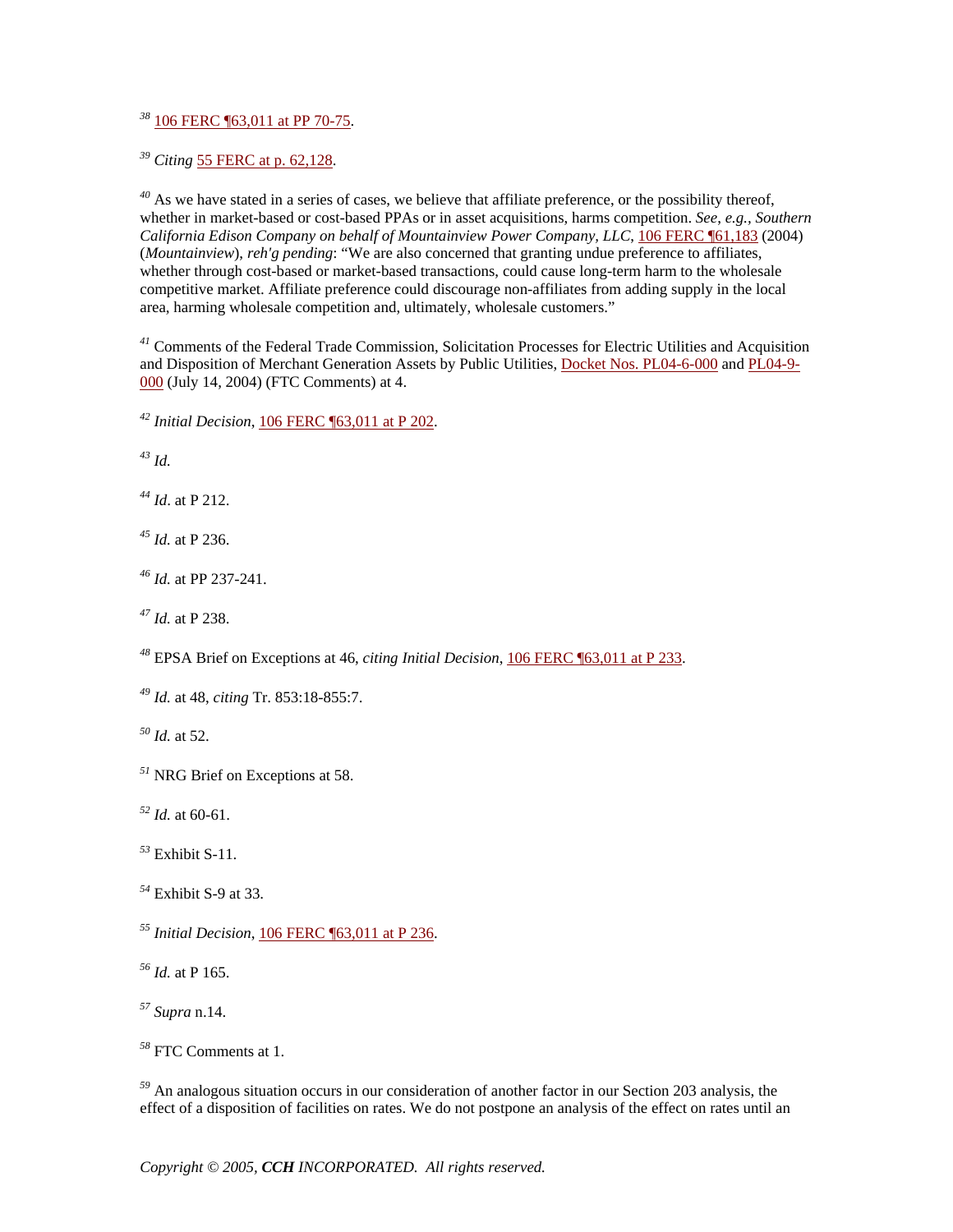acquiring utility makes a rate filing under Section 205; under Section 203, we also analyze the likely effect on rates of a disposition of facilities *before* we approve it.

*<sup>60</sup> See* FTC Comments at 10: "One potential adverse impact is that discrimination in affiliate transactions (procurement of generation assets or power supply contracts from affiliates at inflated prices, or belowmarket sales to affiliates) may result in the exit of more efficient generation assets and the retention of less efficient generation assets in the event, for example, that demand declines enough to force some exit from the market. In a market where capacity exceeds demand, some assets may exit from the market. Absent discrimination, the least efficient assets are the most likely assets to exit. In the presence of discrimination, less efficient assets owned by the utility or its affiliates are more likely to remain in the market while more efficient independent suppliers are forced to exit."

*<sup>61</sup> See*, *e.g.,* DENNIS W. CARLTON AND JEFFREY M. PERLOFF, MODERN INDUSTRIAL ORGANIZATION (Addison Wesley 2nd ed. 1994) at 111: "An important consideration in understanding a firm's incentive to enter an industry is, paradoxically, the firm's ability to exit the industry. If it is costly to exit an industry, the incentives to enter are reduced." *See also*, FTC Comments at 11: "Absent discrimination, any specific generation entrant can reasonably expect to sell its generation assets at the fair market price in the event that its entry fails. In the presence of discrimination by utilities, the selling price for liquidated stand-alone generation assets is likely to be lower where the distribution utility in the area is one of the most likely purchasers of such assets, absent discrimination, or where there are few potential buyers. The result of this increased risk is that entry becomes less likely." (footnote omitted).

*<sup>62</sup>* Order No. 642 at p. 31,902.

*<sup>63</sup>* 68 FERC ¶61,181 (1994) (*El Paso*).

 $^{64}$  The six-factor approach was upheld in *Utility Users League v. FPC*, 394 F.2d 16 (7<sup>th</sup> Cir. 1968), cert. denied, 393 U.S. (1968).

*<sup>65</sup> See*, *e.g., Edgar*, 55 FERC at pp. 62,127-28; *Mountainview*, 106 FERC ¶61,183 at PP 58-59.

*<sup>66</sup>* We note the FTC recommended that the Commission consider such a policy for affiliated asset acquisitions as well as affiliate power sales. *See* FTC Comments at 4.

*<sup>67</sup>* This is similar to our use of the Appendix A "screens" adopted in the Merger Policy Statement to quickly identify transactions that are unlikely to harm competition. Largely due to these screens, this Commission has succeeded in reducing the amount of time necessary to analyze and approve Section 203 applications.

*<sup>68</sup>* We note that in a Section 205 proceeding involving an affiliate power sales contract that is being issued concurrently, an independent consultant was selected by the state commission, and its compensation determined by the state commission, to monitor the RFP process. The independent consultant reported its findings to the state commission, which also supervised other aspects of the RFP process. *See Allegheny Energy Supply Company, LLC*, 108 FERC ¶61,082 (2004).

*<sup>69</sup> See, e.g.*, Technical Conference Comments of Maine Public Utilities Commission Chairman Welch, Conference on Solicitation Processes for Electric Utilities, Docket No. PL04-6-000, (June 10, 2004) (PL04- 6 Conference) at Tr. 78.

*<sup>70</sup> See, e.g.,* Technical Conference Comments of John Hilke, Federal Trade Commission, PL04-6 Conference at Tr. 4.

*<sup>71</sup> Regional Transmission Organizations*, Order No. 2000, 65 *Fed. Reg.* 809 (January 6, 2000), *FERC Statutes and Regulations, Regulations Preambles July 1996-December 2000* ¶31,089, at p. 31,061 (1999),